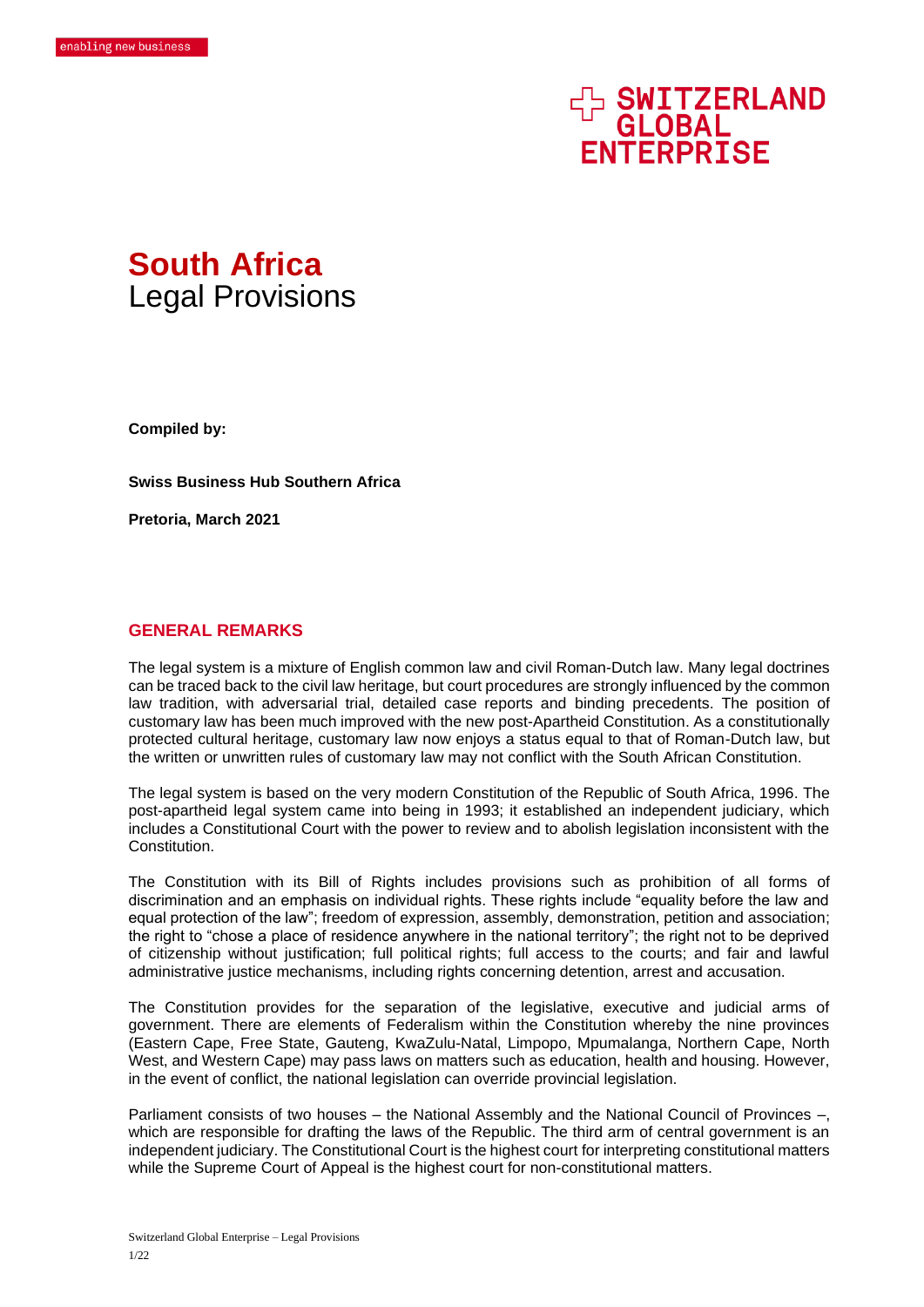# **CUSTOMS**

South African customs passenger allowances entitle new or used goods of up to R 5 000 in value, to be brought into the country without any duty being paid. For additional goods, new or used, of up to R 20 000 in value, a flat rate of 20% duty will be charged. Thereafter, normal customs duties apply.

The following duty-free goods may also be brought in:

- Wine up to 2 litres per person over the age of 18 years.
- Spirits and other alcoholic beverages up to 1 litre in total per person.
- Cigarettes up to 200 per person.
- Cigars up to 20 per person.
- Cigarette or pipe tobacco up to 250g per person.
- Perfume up to 50ml and Eau de toilette up to 250ml per person.

The alcohol and tobacco allowances only apply to people over 18.

Currency brought into or taken from South Africa is monitored by law. Should you have South African currency exceeding R 25 000 or any foreign currency exceeding, this must be declared.

For more details click on the link: www.sars.gov.za/ClientSegments/Customs-Excise/Travellers/Pages/Arrival-in-SA.aspx

# **IMPORT AND EXPORT REGULATIONS**

Traders are subject to exchange control approval, administered by the South African Reserve Bank. The Department of Trade, Industry and Competition (dtic) is also empowered to regulate, prohibit or ration imports to South Africa in the national interest but most goods may be imported into South Africa without restrictions. Import permits are required only for specific categories of goods and are obtainable from the Director of Import and Export. Importers must possess an import permit prior to the date of shipment. Failure to produce a required permit could result in the imposition of penalties.

A summary of the main import regulations are:

- Certain goods imported into South Africa require an import permit, which may be obtained from the Director of Imports and Exports Control.
- The list of goods requiring import permits is specified each year in the annual Import Control Program.
- Permits are valid for imports from any country.
- Special Economic Zones http://www.theditc.gov.za/sectors-and-services-2/industrialdevelopment/special-economic-zones/ in Atlantis SEZ, Nkomazi SEZ, Coega IDZ, Richards Bay IDZ, East London IDZ, Saldanha Bay IDZ, Dube Trade Port, Maluti - A- Phofung SEZ, OR Tambo SEZ, Musina/ Makhado SEZ. According to dtic, Special Economic Zones may be sector-specific or multi-product and the following categories of SEZs have been defined as per the SEZ Act No. 16 of 2014:
	- o "Industrial Development Zone" means a purpose built industrial estate that leverages domestic and foreign fixed direct investment in value-added and export-oriented manufacturing industries and services;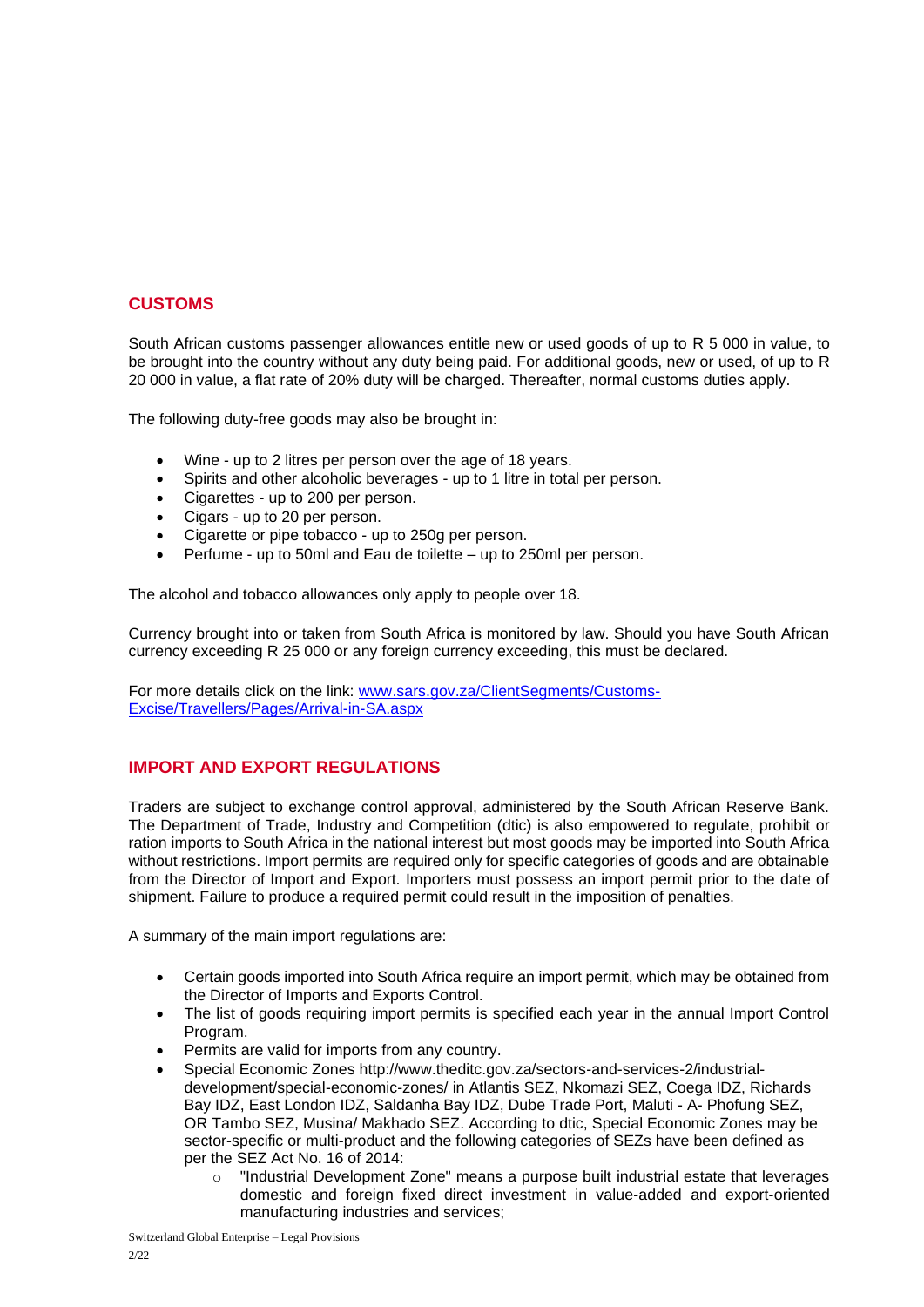- o "Free Port" means a duty free area adjacent to a port of entry where imported goods may be unloaded for value-adding activities within the Special Economic Zone for storage, repackaging or processing, subject to customs import procedures;
- o "Free Trade Zone" means a duty free area offering storage and distribution facilities for value-adding activities within the Special Economic Zone for subsequent export;
- $\circ$  "Sector Development Zone" means a zone focused on the development of a specific sector or industry through the facilitation of general or specific industrial infrastructure, incentives, technical and business services primarily for the export market.
- South Africa uses the Harmonised System (HS) of Classification.
- Samples are dutiable unless they are cut samples of cloth, leather, linoleum and wallpaper in book form and not for distribution as advertising matter.
- Samples that have no commercial value because of mutilation in some way are also allowed duty-free access.
- The South African Government has viewed counter-trade as a second-best alternative to be engaged in only when normal trade cannot be conducted.
- Bonded warehouses are available at various points of entry.
- South African banks can accommodate all international transactions and are situated throughout the country.
- General rebates of duty are available for specific situations, and duties may be rebated on goods on re-export.
- The Reserve Bank plays a pivotal role in the economic and financial sectors.
- Some imports may require permission from the Department of Agriculture, Health or Environment Affairs.
- Specific excise taxes are levied on alcoholic and non-alcoholic beverages, tobacco and tobacco products, mineral waters, some petroleum products and Ad Valorem products, such as motor vehicles, electronic equipment, cosmetics, perfumeries and other products generally regarded as "luxury items". South Africa is an adherent to the Customs Valuation Agreement negotiated under GATT/WTO. The dutiable value of goods imported into South Africa is calculated on the F.O.B. price in the country of export. In conformance with its WTO commitments, South Africa has lifted import surcharges.

\* ATA Carnet is accepted by the South African authorities which allows the temporary importation of commercial samples, exhibition goods and professional equipment whether accompanied or not without having to pay duty or raise custom bonds. In South Africa the sole issuing authority for the ATA Carnet is the South African Chamber of Commerce and Industry (SACCI) [\(www.sacci.org.za\)](http://www.sacci.org.za/).

South Africa uses a Single Administrative Document (SAD) for all customs clearances purposes. The SAD must be accompanied by some or all of the following documents:

- Pro-forma/original invoice
- **Bill of Lading**
- Air Waybill
- Packing declaration
- Transport documents
- Freight Transit Order
- Insurance documents
- Customs documents
- Import permit
- Special certificates/permits
- Phytosanitary certificate for products of plant origin, including honey
- Sanitary certificate for products of animal origin
- Product testing certificate
- Fumigation certificate
- **Bill of entry**
- Payment documents
- Commercial invoice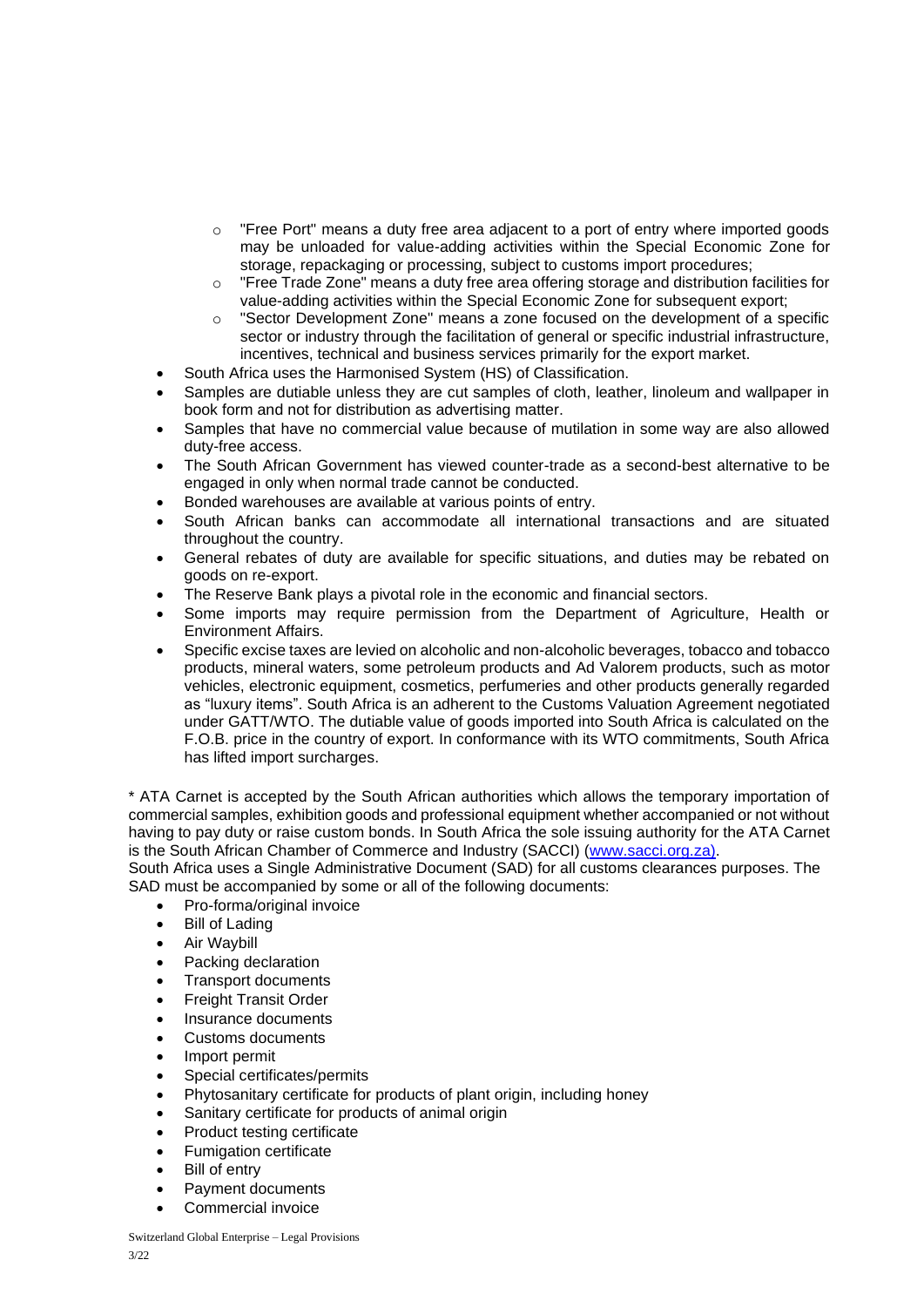- Certificate of origin
- Packing list
- **Export declaration**
- Export permit
- Documents in support of any request for exemption from customs duties or taxes

The International Trade Administration (ITAC) is charged with issuing import and export permits, and with conducting investigations and ensuring enforcement of the International Trade Administration Act (2003).

For more details click on the link: http://www.itac.org.za/

For more details on COVID-19 News and Regulations: http://www.itac.org.za/pages/about-itac/covid-19-news-and-regulat

# **CURRENCY REGULATIONS**

The South African Government has taken steps to gradually reduce remaining foreign exchange controls, which apply only to South African residents. Private Citizens are now allowed a one-time investment of up to R 10 million in offshore accounts per calendar year over the age of 18 years. Since 2001, South African companies may invest offshore up to R 1 billion per company per year.

Non-residents may freely invest in South Africa, provided that suitable documentary evidence is viewed by the bank concerned, in order to ensure that such transactions are concluded at arm's length, at fair market related prices and are financed in an approved manner. Any income earned on the investment may be transferred abroad. Foreign nationals may disinvest from South Africa. Note that repatriation of funds attracts South African Exchange Control Regulations.

For exchange control regulations; go to the South African Reserve Bank website. [\(www.resbank.co.za\)](http://www.resbank.co.za/)

# **REGISTRATION PROCEDURE FOR PRODUCTS**

This will vary from product to product in that food stuffs are covered by different regulations to pharmaceutical products, but can at times cross. Medical devices have to be registered as of 2017. Machinery, etc. will be covered by other registration procedures, thus it is difficult to generalise. Should you have an enquiry concerning a particular product, then please contact us for the specific information.

# **STANDARDS, TECHNICAL RULES, LABELLING REGULATIONS**

In order to promote international trade, South African regulatory practice is aligned with the requirements of international best practice (such as the guidelines of the OECD (Organization for Economic Co-operation and Development), and bilateral and international treaties such as the WTO (World Trade Organization) Agreement on Technical Barriers to Trade (TBT). The SABS (South African Bureau of Standards) is particularly concerned with the practical interpretation and implementation of the Agreement and guidelines, and is committed to supporting Government in meeting its obligations. The SABS Standards Division administers a Notification Point for technical regulations as required by the WTO and TBT.

For further information on standards, go to The South African Bureau of Standards. [\(www.sabs.co.za\)](http://www.sabs.co.za/)

The NRCS (National Regulator for Compulsory Specifications), an entity of the dtic, established to administer compulsory specifications and other technical regulations with the view to protect human health, safety, the environment and ensure fair trade in accordance with government policies and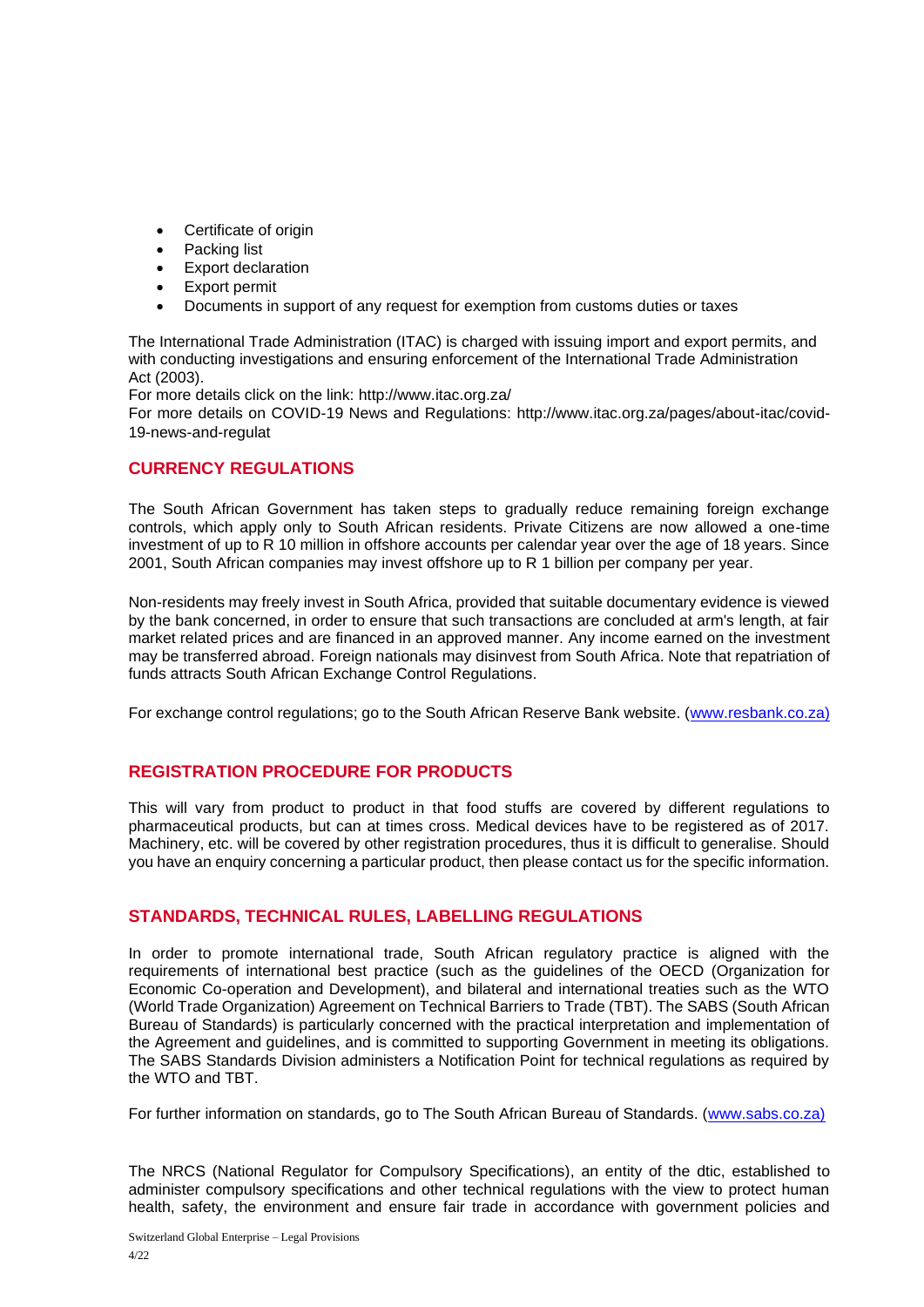guidelines. All products imported and locally manufactured must comply with the compulsory standards as enforced by the NRCS.

For further information on any products subject to compulsory standard go to The National Regulator for Compulsory Specifications [\(https://www.nrcs.org.za/\).](file:///C:/Users/simonemalzcoetzer/Downloads/(https:/www.nrcs.org.za/))

# **TAXES**

South Africa has concluded tax treaties for the avoidance of double taxation with a number of countries. [\(http://www.sars.gov.za/Legal/International-Treaties-Agreements/DTA-Protocols/Pages/default.aspx\)](http://www.sars.gov.za/Legal/International-Treaties-Agreements/DTA-Protocols/Pages/default.aspx). The double taxation agreement with Switzerland is in force since 2009, having replaced the agreement of 1967. [\(http://www.admin.ch/opc/de/classified-compilation/20053026/index.html\)](http://www.admin.ch/opc/de/classified-compilation/20053026/index.html).

South African residents are taxed on their worldwide income. This includes the income of a foreigncontrolled company. Certain types of income from outside are exempt and credit is allotted for foreign taxes paid. Non-South African residents are taxed only on South African-source income.

From 1 March 2020 an 'expat tax' amendment to the South African Income Tax Act by March 2020 applies. South Africans working abroad for more than 183 days (of which 60 days are consecutive) are no longer fully exempt from tax, but required to pay tax in South Africa of up to 45% of their foreign employment income once it exceeds R1 million per annum.

Individuals are deemed to be resident in South Africa for tax purposes if they normally live in the country or are in South Africa for more than 183 days a year. The tax year is 1 March to 28 (or 29 February). Tax is payable in instalments by companies, close corporations and those individuals who are classified as provisional taxpayers (e.g. directors of companies and members of close corporations).

Individuals make two provisional payments based on estimated tax liability: the first due six months after the beginning of the assessment year and the second at the end of the assessment year.

Employees' tax is deducted at source (PAYE 'pay as you earn') and paid by the employers to the tax authorities monthly.

#### **Income Tax Rates**

Taxpayers who earn below R500,000 are no longer required to submit returns, provided that certain requirements are met:

- Their total employment income for the year before tax is not more than R500 000
- They only receive employment income from one employer for the full tax year.
- They have no other form of income (e.g. car allowance, business income, and rental income, taxable interest or income from another job)
- They do not have any additional allowable tax-related deductions to claim (e.g. medical expenses, retirement annuity contributions and travel expenses).

Income tax rates for the assessment year from 1 March 2021 to of 28 February 2022 are as follows [\(www.sars.gov.za\)](http://www.sars.gov.za/):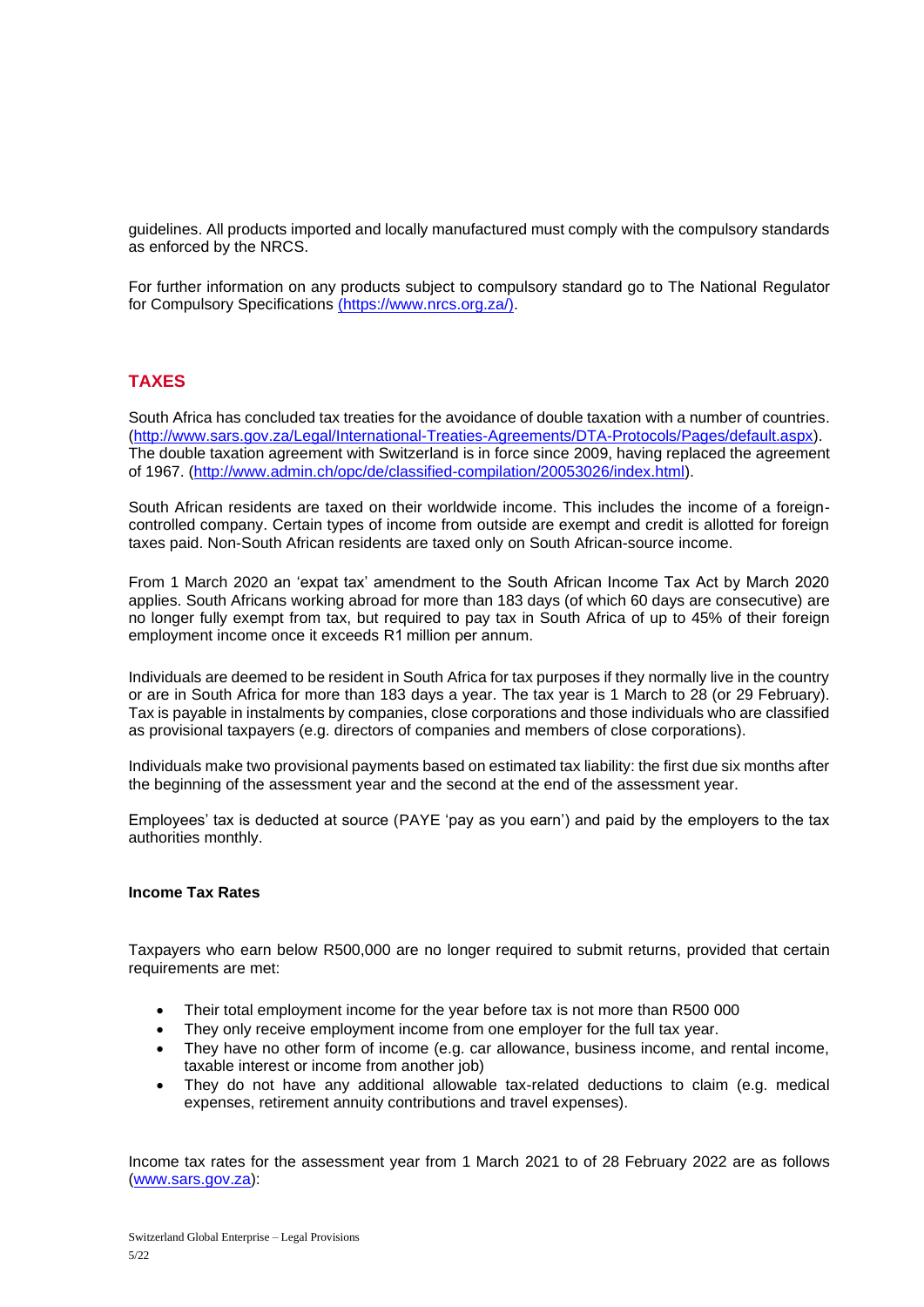### **2022 tax year (1 March 2021- 28 February 2022)**

| Taxable income (R)    | Rates of tax (R)                                        |
|-----------------------|---------------------------------------------------------|
| R0 – R216 200         | <b>18%</b> of taxable income                            |
| R216 201 - R337 800   | <b>R38 916 + 26%</b> of taxable income above R216 200   |
| R337 801 - R467 500   | <b>R670 532 + 31% of taxable income above</b> R337 800  |
| R467 501 – R613 600   | <b>R110 739 + 36% of taxable income above</b> R 467 500 |
| R613 601 - R782 200   | <b>R163 335 + 39% of taxable income above R613 600</b>  |
| R782 201 - R1 656 600 | <b>R229 089 + 41% of taxable income above R782 200</b>  |
| R1 656 601 and above  | <b>R587 593 + 45% of taxable income above 1 656 600</b> |

## **Taxation of Dividends**

Dividend Tax has replaced the Secondary Tax on Companies (STC). Dividends received by individuals from South African companies are generally exempt from income tax, are subject to a 20% dividends tax, withheld by the entities paying the dividends to the individuals.

Most foreign dividends received by individuals from foreign companies are taxable at a maximum effective rate of 20% via the normal tax system (not dividends tax). As a general rule, dividends paid to non-residents are subject to a withholding tax of 20%.

# **Payroll tax**

Payroll tax – A 1% payroll levy ("skills development levy") is imposed on all employers, but companies with payroll costs below R 500,000 are exempt.

#### **Value Added Tax (VAT)**

Value Added Tax (VAT) of 15% as of 1 April 2018 is levied on goods and services, excluding certain basic foodstuffs. Exports are zero-rated, provided that certain regulations are complied with. At present, it is compulsory for companies with an annual turnover of over R1m to register for VAT. A vendor making taxable supplies of more than R 50 000 but not more than R1m per annum may apply for voluntary registration. Certain supplies are subject to a zero rate or are exempt from VAT. Corporate Tax Rates

Standard rate of corporation tax in South Africa, financial years ending on any date between 1 April 2021 and 31 March 2022.

#### **Income Tax: Companies**

| <b>Type</b>                                                                   | <b>Rate of Tax</b>                                                                                        |
|-------------------------------------------------------------------------------|-----------------------------------------------------------------------------------------------------------|
| Companies                                                                     | 28%                                                                                                       |
| Personal service providers companies                                          | Personal Service Providers are no longer taxed<br>separately and are taxed as a company or as a<br>Trust. |
| Foreign resident companies which earn income from a<br>source in South Africa | 33%                                                                                                       |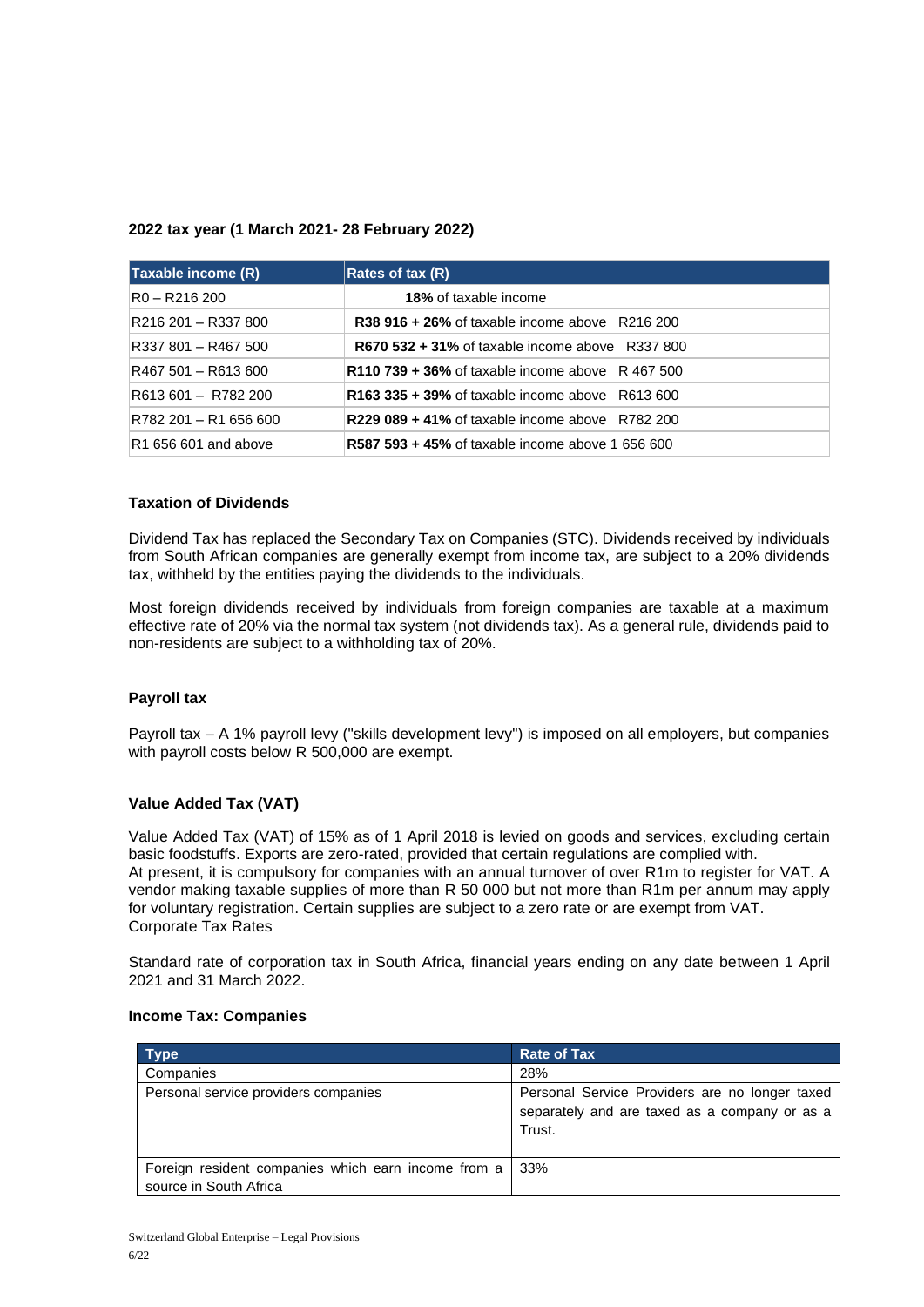## **Income Tax: Small Business Corporations**

| Taxable Income (R) | $\vert$ Rate of Tax $(R)$                     |
|--------------------|-----------------------------------------------|
| $R0 - 87300$       | 0% of taxable income                          |
| R87 301 - R365 000 | 7% of taxable income above R 87 300           |
| R365 001-R550 000  | R19 439 + 21% of taxable income above 365 000 |
| R550 001 and above | R58 289 + 28% of the amount above 550 000     |

#### **Capital Gains Taxation**

Capital gains on the disposal of assets are included in taxable income. Events that trigger a disposal include a sale, donation, exchange, loss, death and emigration.

# **Maximum effective rate of tax:**

- Individuals: 18%
- Companies: 22.40%
- Trusts: 36%

Events that trigger a disposal include a sale, donation, exchange, loss, death and emigration. The following are some of the specific exclusions:

- R2 million gain or loss on the disposal of a primary residence
- most personal use assets
- retirement benefits
- payments in respect of original long-term insurance policies
- annual exclusion of R40 000 capital gain or capital loss is granted to individuals and special trusts
- small business exclusion of capital gains for individuals (at least 55 years of age) of R1.8 million when a small business with a market value not exceeding R10 million is disposed of
- instead of the annual exclusion, the exclusion granted to individuals is R300 000 for the year of death.

#### **Transfer Duty**

Transfer Duty is a tax levied on the value of any property acquired by any person by way of a transaction or in any other way. For the purpose of Transfer Duty, property means land and fixtures and includes real rights in land, rights to minerals, a share or interest in a "residential property company" or a share in a share-block company. All Conveyancers are requested to register with SARS. See more on the [registration of Conveyancers here.](http://www.sars.gov.za/TaxTypes/TransferDuty/Pages/Conveyancer-registration.aspx)

VALUE OF PROPERTY RATE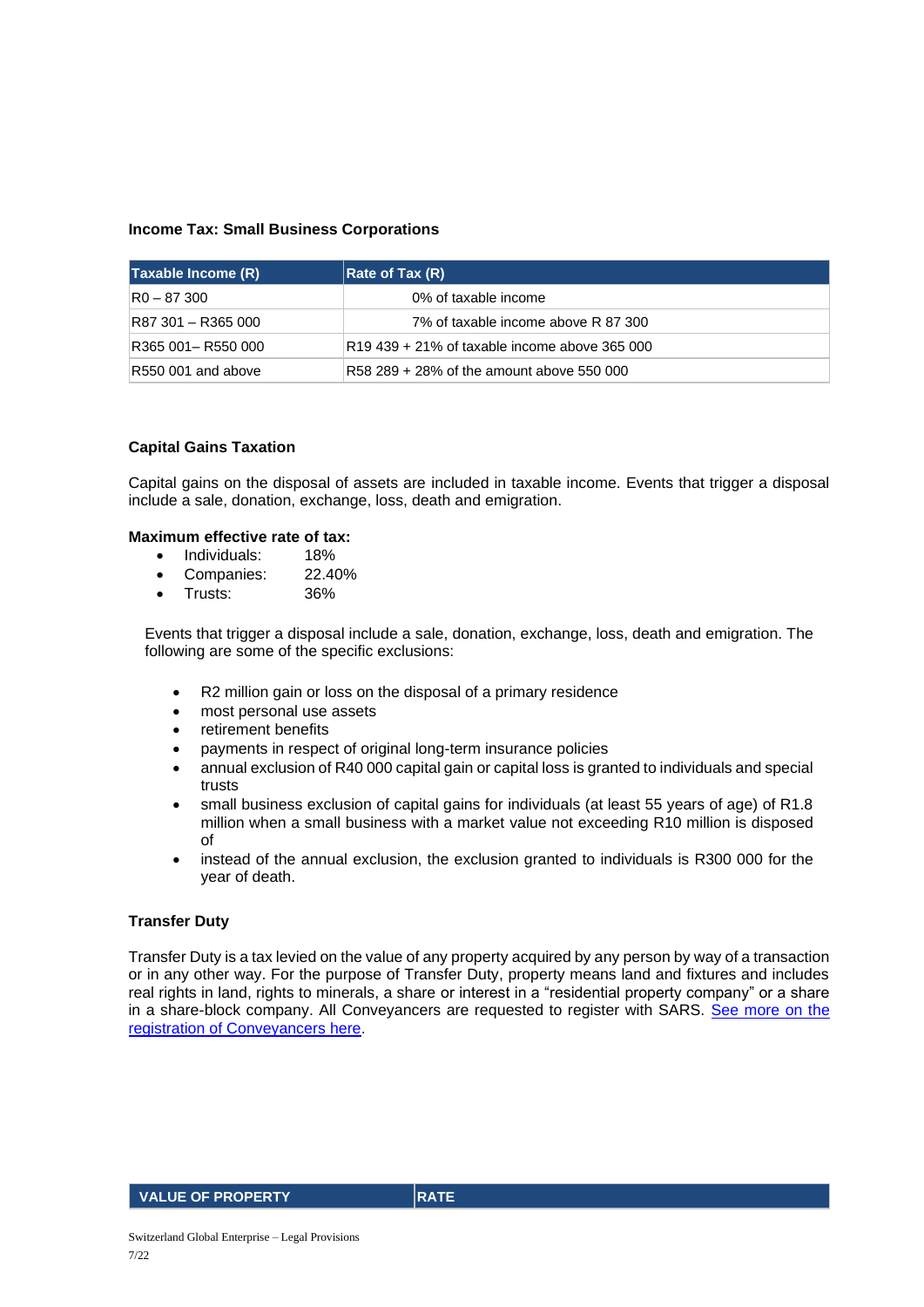| (Rand)                                           |                                                 |
|--------------------------------------------------|-------------------------------------------------|
| $R0 - R1$ 000 000                                | 0%                                              |
| R1 000 001 - R1 375 000                          | 3% of the value above R1 000 000                |
| R <sub>1</sub> 375 001 - R <sub>1</sub> 925 000  | $R11$ 250 + 6% of the value above R1 375 000    |
| R1 925 001 - R2 475 000                          | $R44$ 250 $+8\%$ of the value above R1 925 000  |
| R <sub>2</sub> 475 001 - R <sub>11</sub> 000 000 | R88 250 +11% of the value above R2 475 000      |
| R <sub>11</sub> 000 001 and above                | R1 026 000 + 13% of the value above R11 000 000 |

## **Other taxes, duties and levies:**

- Customs and Excise;
- Donations tax;
- Estate tax:
- Transfer duty on real estate transactions not subject to VAT;
- Various stamp duties;
- Fuel levies;
- Motor vehicle license:
- Municipal taxes on owners of real estate;
- Skills Development Levy (SDL);
- Airport taxes;
- Environmental levy;
- Road Accident Fund levy; and
- Electricity Levy.

For further details, please, visit the web site [http://www.sars.gov.za/.](http://www.sars.gov.za/)

Professional Accountancy Bodies:

[SAICA,](https://www.saica.co.za/#_blank) South African Institute of Chartered Accountants [SAIPA,](http://www.saipa.co.za/#_blank) South African Institute of Professional Accountants

## **Carbon Tax**

The Carbon Tax Act 15 of 2019 came into effect from 1 June 2019. The carbon tax, which aims to reduce harmful emissions by introducing the polluter-pays principle. The first phase has a carbon tax rate of R120 per ton of carbon dioxide equivalent emissions. This rate will increase annually by inflation plus 2 per cent until 2022, and annually by inflation thereafter.

Significant industry-specific tax-free emissions allowances ranging from 60 per cent to 95 per cent will result in a modest net carbon tax rate ranging from R6 to R48 per ton of carbon dioxide equivalent emissions to provide current emitters time to transition their operations to cleaner technologies through<br>investments in energy efficiency, renewables, and other low-carbon measures. investments in [https://www.sars.gov.za/ClientSegments/Customs-Excise/Excise/Environmental-Levy-](https://www.sars.gov.za/ClientSegments/Customs-Excise/Excise/Environmental-Levy-Products/Pages/Carbon-Tax.aspx)[Products/Pages/Carbon-Tax.aspx](https://www.sars.gov.za/ClientSegments/Customs-Excise/Excise/Environmental-Levy-Products/Pages/Carbon-Tax.aspx)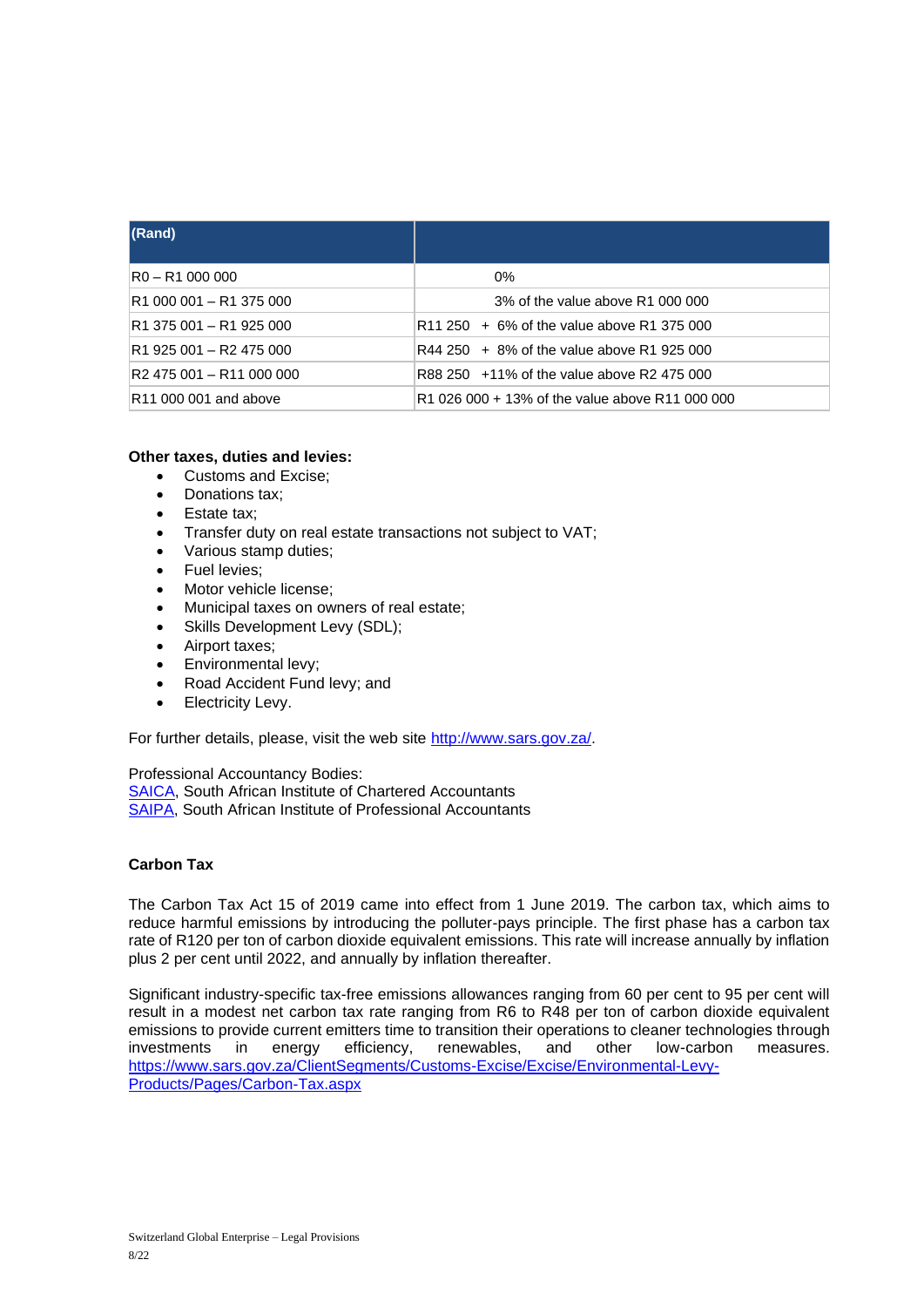# **COMMERCIAL LAW**

# **SETTING UP COMPANIES**

South Africa is ranked 84 in the world for ease of doing business-

| Economy                       | doing<br><b>Business</b><br>৳<br>Ease | $\boldsymbol{\sigma}$<br><b>Business</b><br><b>Starting</b> | with<br>Construction<br>Dealing | Electricity<br>Getting | Registering<br>Property | <b>Credit</b><br>Getting | Protecting<br><b>Investors</b><br>Minority | <b>Taxes</b><br><b>Paying</b> | Trading<br>across | Enforcing<br><b>Contracts</b> | Insolvency<br>Resolving |
|-------------------------------|---------------------------------------|-------------------------------------------------------------|---------------------------------|------------------------|-------------------------|--------------------------|--------------------------------------------|-------------------------------|-------------------|-------------------------------|-------------------------|
| <b>Mauritius</b>              | 13                                    | 20                                                          | 8                               | 28                     | 23                      | 67                       | 18                                         | 5                             | 72                | 20                            | 28                      |
| <b>Rwanda</b>                 | 38                                    | 35                                                          | 81                              | 59                     | 3                       | 4                        | 114                                        | 38                            | 88                | 32                            | 62                      |
| <b>Kenya</b>                  | 56                                    | 129                                                         | 105                             | 70                     | 134                     | 4                        | 1                                          | 94                            | 117               | 89                            | 50                      |
| <b>South</b><br><b>Africa</b> | 84                                    | 139                                                         | 98                              | 114                    | 108                     | 80                       | 13                                         | 54                            | 145               | 102                           | 68                      |

World Bank Group Rankings 2020: http://www.doingbusiness.org/en/rankings

The new Companies Act of 2008 came into operation on the 1st of May 2011 and replaced the Companies Act of 1973. The new Act changed many aspects of business registration and company requirements including the discontinuation of the registration of partnerships and close corporations.

The businesses entities that may be registered in South Africa are as follows:

- **Private companies Pty (Ltd)** subject to fewer disclosure and transparency requirements under the new Act; prohibited from offering its shares to the public and the transferability of shares is restricted; more than 50 shareholders is permitted; and the board of the private company must comprise of at least one director or any other minimum number stipulated within the incorporating documentation.
- **Public companies (Ltd)** permitted to offer shares to the public; no limit to the number of shareholders; at least one shareholder is required to form a public company and a public company must have at least three directors.
- **State-owned company (SOC)** either a company defined as a "state-owned enterprise" in the Public Finance Management Act 1of 1999, or is owned by a municipality as contemplated in the Municipal Systems Act 32 of 2000, and is otherwise similar to an enterprise as referred to above. The name of a state-owned company must end with the expression "SOE Ltd" and is duly incorporated and registered in terms of the Act.
- **External company** a foreign company that is carrying on business or non-profit activities within the Republic; must be duly incorporated and registered within 20 business days after it first begins to conduct activities within the Republic as an external non-profit company (NPC) or as an external company.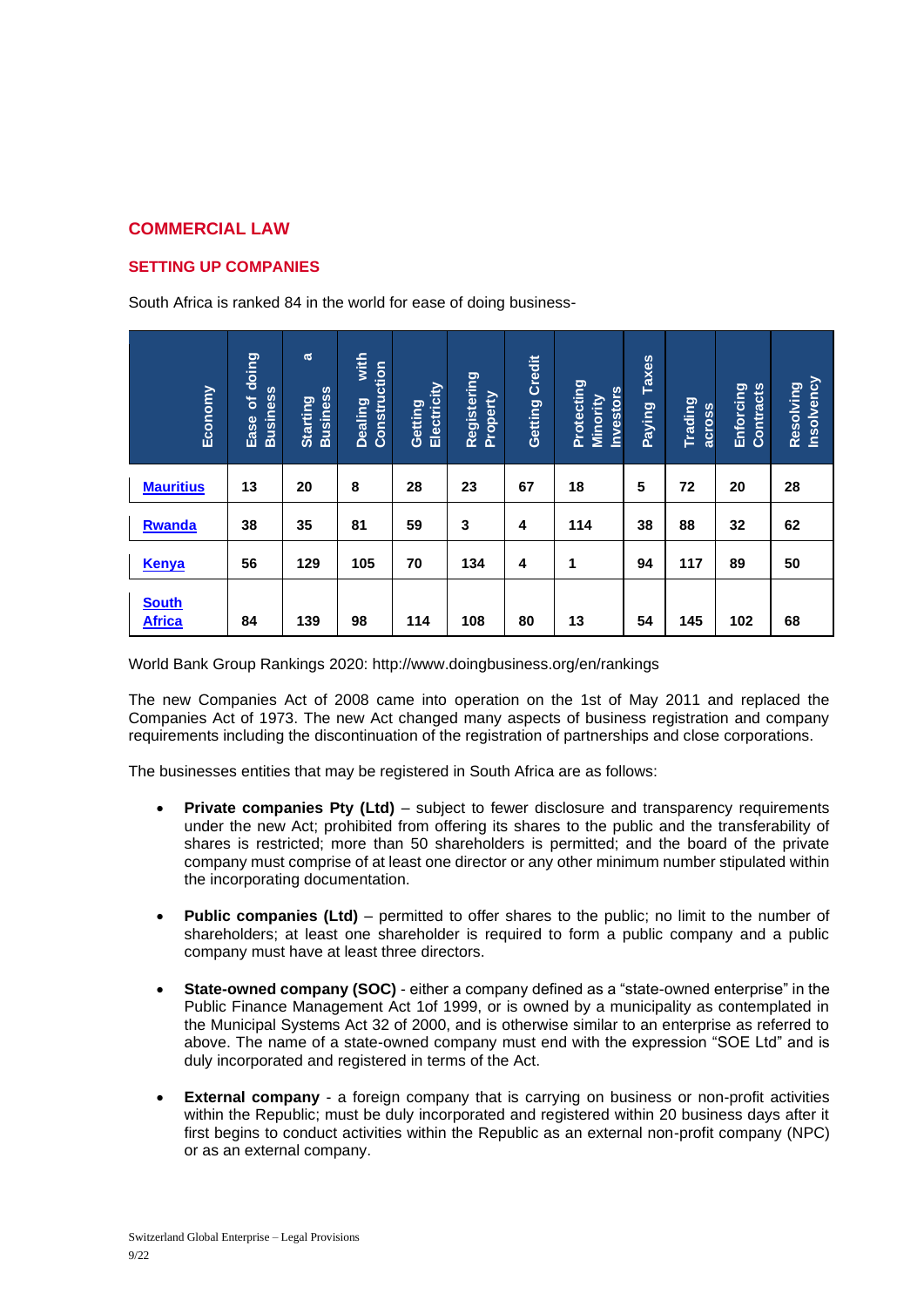- **Personal liability company (Inc)** directors and past directors are jointly and severally liable, together with the company, for any debts and liabilities of the company that were contracted during their respective terms of office.
- **Non-profit company (NPC)** company incorporated for public benefit or other object as specific in the Act; income and property are not distributable to its incorporators, members, directors, offers or persons related except as reasonable compensation for services rendered; and three persons and three directors may form a NPC.

# **Documents required for starting a business in South Africa**

The most common way to register is through the CIPC [website.](http://www.cipc.co.za/)

- Decide on a name for the enterprise (with at least two other alternatives)
- Undertake a name search on the Companies and Intellectual Property Commission (CIPC) [website](http://www.cipc.co.za/) to ensure your preferred name has not been reserved by another enterprise
- Reserve a proposed name by completing the relevant forms available from the CIPC
- Await a registration number for the proposed enterprise
- For detailed information visit the [CIPC website.](http://www.cipc.co.za/)

The documents required for starting a business in South Africa is provided in the table on the following page.

- A valid passport
- Police clearance certificates for all countries resided in for one year or longer
- A business plan, outlining the feasibility of the business
- Proof or an undertaking that at least five South Africans or permanent residents will be permanently employed in the business
- A written agreement with details of the partners/directors and their residential status in South Africa, if the application is an investment in an existing business
- Certification that at least R2.5 million in cash or a capital contribution of at least R2.5 million or a combination of cash and a capital contribution is available.
- for detailed information visit the

# **Registering a company**

The following institutions are important when starting a business in South Africa:

- Companies and Intellectual Property Commission (CIPC) for company registration and registration forms can be obtained from CIPC website [\(www.cipc.co.za\)](http://www.cipc.co.za/).
- Office of the local receiver of revenue (SARS) for income tax, VAT, and employee withholding tax (PAYE and SITE).
- Department of Labour for Unemployment Insurance.
- Relevant metropolitan council for local revenue/salary levy.
- The Compensation Fund of South Africa, in accordance with the Compensation for Occupational Injuries and Diseases Act. Registration forms can be obtained from the Department of Labour's website [\(www.labour.gov.za\)](http://www.labour.gov.za/).

#### **Registration Intellectual Property in South Africa**

South Africa is signatory country to international treaties pertaining to intellectual property and thus legislation has been developed which recognizes and protects intellectual property in the Republic. However, a Copyright Amendment Bill has been put to parliament. It seeks to introduce extensive changes to copyright legislation. On December 5, 2018, South Africa's National Assembly, one of the houses of the country's bicameral legislature, passed the Copyright Amendment Bill, 2017, which seeks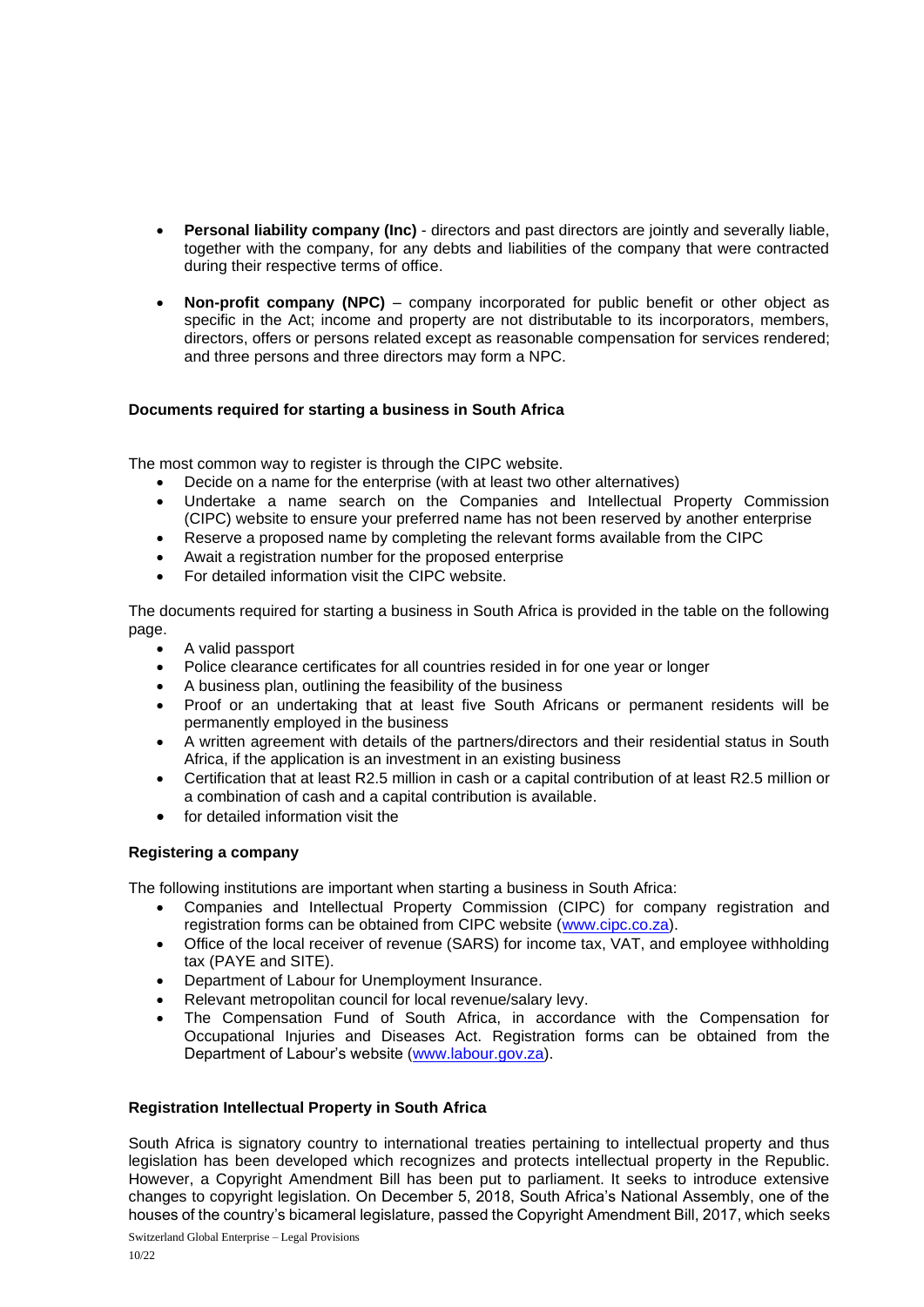to amend the 1978 Copyright Act. [Copyright Act No. 98 of 1978.](http://www.nlsa.ac.za/downloads/Copyright%20Act.pdf) In July 2020 the President referred the Copyright Amendment Bill back to Parliament for further consideration.

#### **CIPC**

**Postal Address: Companies** P O Box 429 Pretoria 0001

**Postal Address: Intellectual Property** Private Bag x400 Pretoria 0001

Call Centre: 086 100 2472 (CIPC) International Tel: +27 12 394 9500 Fax Number: 086 517 7224 International Fax: +27 12 394 9501 E-mail: [info@cipc.co.za](mailto:info@cipc.co.za)

## **Joint venture opportunities**

Formerly a partnership could be formed between at least 2 and no more than 20 persons (the new Companies Act changed this in April 2011). This number may be increased with the permission of the relevant Minister. There are no formalities required to form a partnership and a partnership will exist if the following requirements are met:

- two or more persons agree to act jointly to pursue a venture;
- they each make a contribution (whether in money or otherwise);
- the purpose of their venture is to make a profit; and
- they divide any profit (or loss) between them.

Although no formalities are required, it is usual, if not essential, that a written agreement be concluded.

A distinction is often drawn between the term "partnership" and "joint venture". Although joint venture agreements may contain a statement that they are not to be construed as a partnership, joint ventures generally meet all the requirements of a partnership and may, where appropriate, be treated as a form of partnership. The term "joint venture" is usually used where the parties concerned intend to pursue a single venture only. For example, in the mining industry joint ventures are often formed for the purpose of prospecting for mineral deposits. If a viable deposit is found the exploitation of the minerals is thereafter carried out by a company in which the joint venture members become shareholders. Source: [http://www.deneysreitz.co.za](http://www.deneysreitz.co.za/)

There are no specific rules that relate to foreign joint venture partners, other than the South African exchange control regulations. Neither joint ventures, nor joint ventures with foreign joint venture partners are specifically regulated in South Africa. If the joint venture vehicle is a company, company-law rules (mainly the South African Companies Act) would apply. If the joint venture is structured by way of an unincorporated partnership, the South African common-law rules applicable to partnerships would apply.

#### **PROMOTION OF INVESTMENT**

The Government of South Africa is open to investment as means to drive growth, improve international competitiveness and obtain access to foreign markets, virtually all business sectors are open to foreign investors and no government approval is required. There are very few restrictions on the form or extent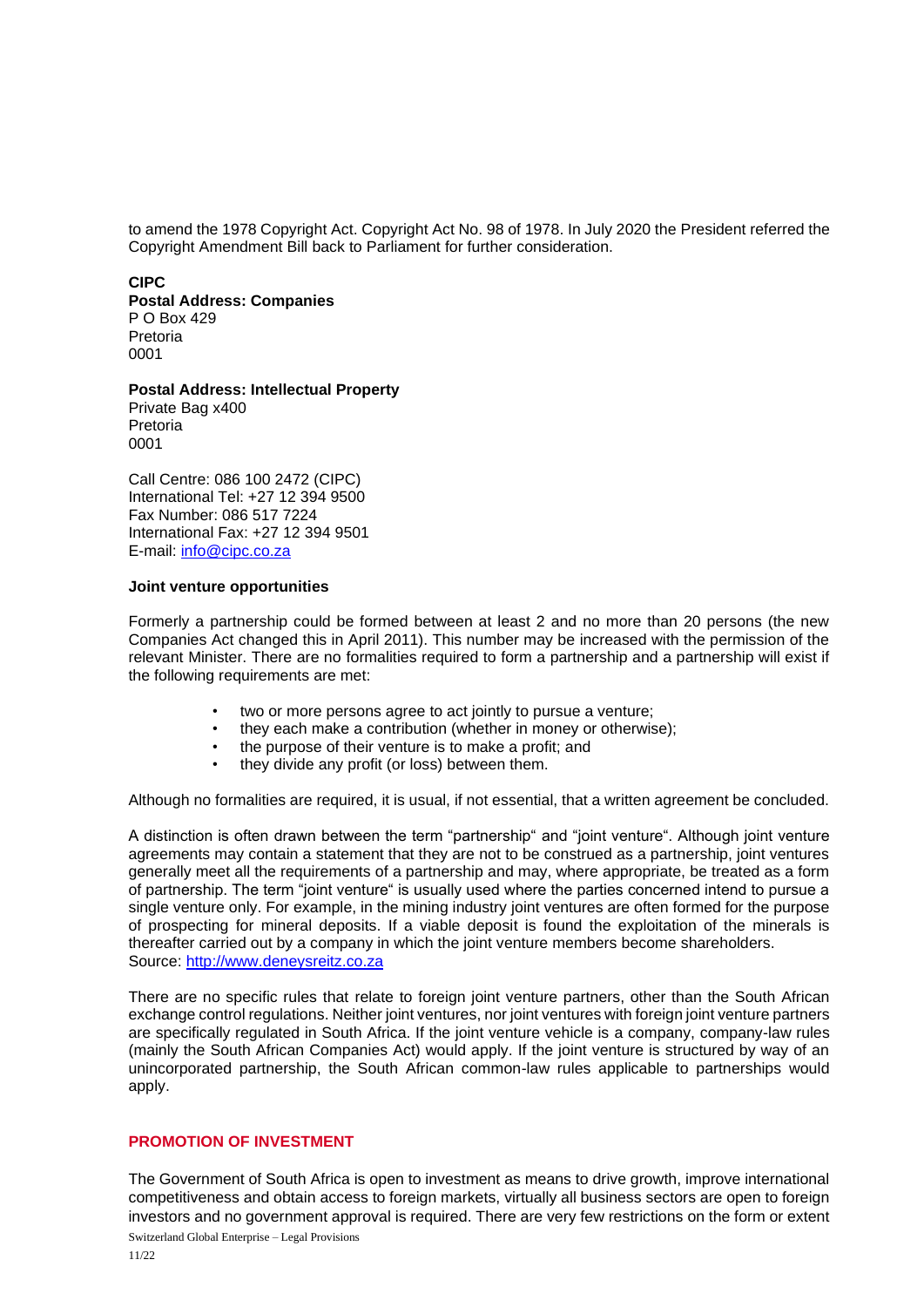of foreign investment. In April 2018 President Cyril Ramaphosa announced his goal of attracting USD 100 billion investment for South Africa within five years. In terms of the South African Economic Reconstruction and Recovery plan which was announced in October 2020 in response to the COVID-19 pandemic, South Africa follows an infrastructure led economic recovery.

For further information: https://www.gov.za/sites/default/files/gcis\_document/202010/south-africaneconomic-reconstruction-and-recovery-plan.pdf

InvestSA, a division of the Department of Trade and Industry (dtic) provides assistance to foreign investors http://www.investsa.gov.za/.

*N.B. South Africa has cancelled a number of 'Protection of Investment Treaties' in 2013, the treaty with Switzerland being one of them.* 

*[The Protection of Investment Act, 2015 \(South Africa\)](https://www.businessinsider.co.za/protection-of-investment-act-commencement-gazetted-foreign-mediation-bee-section-25-constitution-2018-7) came into effect on 13 July 2018, with the objective to "substitute" the treaty protections with domestic legislation.*

## **ENTRY CONDITIONS, WORK PERMITS, RESIDENCE PERMITS, LABOUR LAW**

#### **Section 11(2) – Visitors Visa with authorization to work**

Commonly referred to as a business visa, holders of a section 11 (2) are now permitted to work. This applied to those who are employed by a company abroad and have a need to work in South Africa for a South African business/company for a maximum period of 90 days. This visa can now also be extended once, for a further 90 days.

**Non Visa Exempt Citizens** will no longer have to apply for an authorization letter from the DHA Head Office in Pretoria and then apply in their home country for a business visa. They will now instead be allowed to go directly to the SA Embassy/High Commission/Consulate/VFS offices in either their home country or country of residence and apply for the visa in one step. This will save time for the applicant.

**Visa exempt citizens** will also no longer apply for an authorization letter from South Africa and will now have to apply for the letter also from the SA Embassy/High Commission/Consulate/VFS offices in either their home country or country of residence.

#### **Retired Visa**

This visa is evaluated around a person's ability to financially support themselves in South Africa by proving a certain amount of guaranteed income or lump sum of money:

- Pension, retirement annuity, retirement policies or fund memberships generating a monthly income to a minimum of R 37 000; or
- Assets, which generate a monthly income equivalent to a minimum of R 37'000.

#### **Spouses and Dependent Children**

One of the biggest issues, under the previous Act for various visas, was the lack of an accompanying spouse option. As an example – in the retired visa category this meant that both spouses were required to meet the financial qualifying rules. This will no longer be the case and Spouses will now be permitted to immigrate to South Africa on an accompanying basis.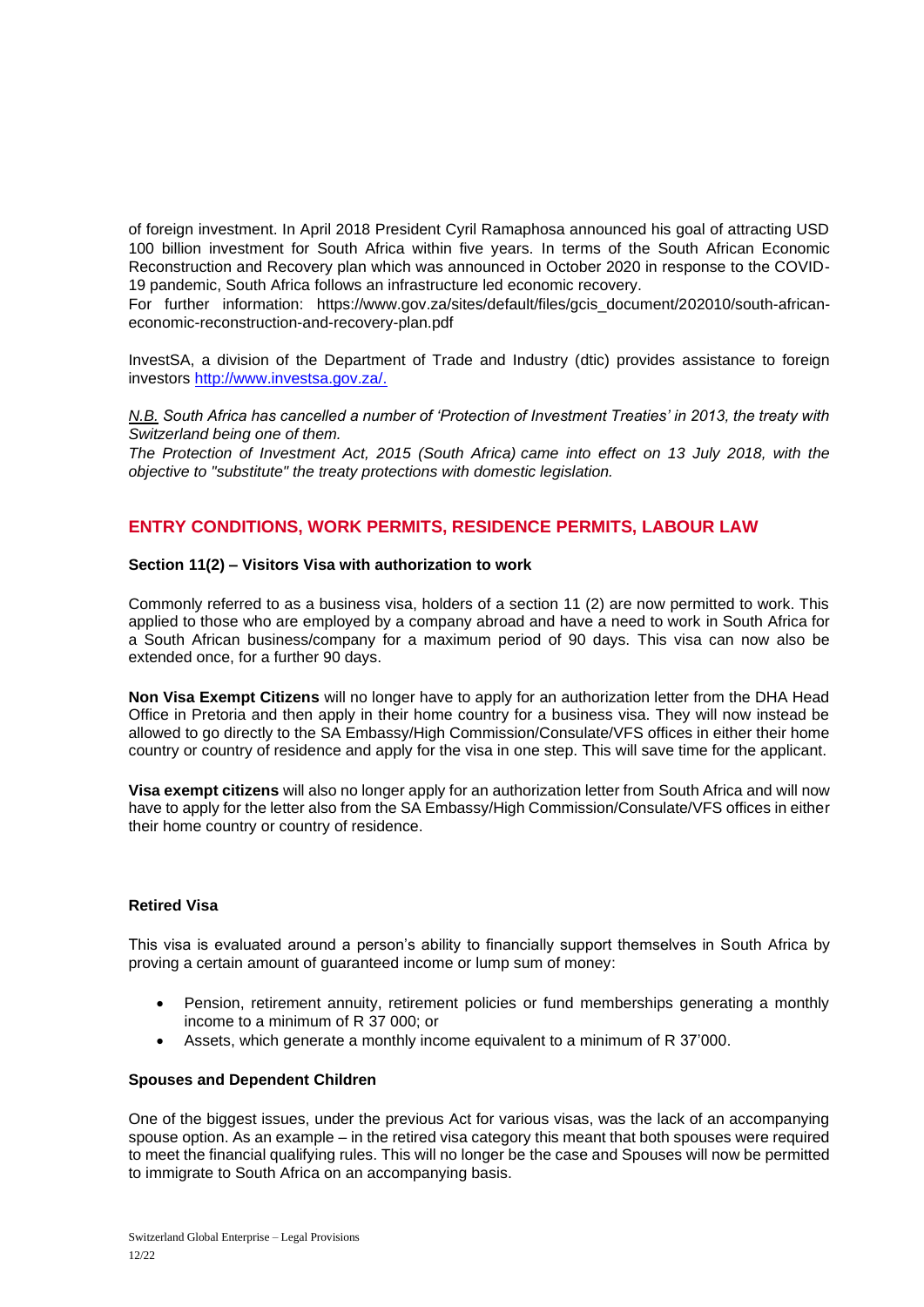In June 2018 the Constitutional Court ruled that it is permissible for foreign spouses and children of South African citizens or permanent residents to apply for a change of visa status from outside of South Africa.

Other categories of visas including the list below now also allow accompanying spouses and dependent children to accompany the main applicant into South Africa : Study, Treaty, Business, Medical, Relative, Work, Retired and Exchange visas – this a great added bonus from DHA especially where the option didn't exist in the past.

# **Study Visas**

The new rules may see significant impact on some learning institutions, as study visas will now only be granted for learning institutions that are established under the Department of Higher Education and Learning. For example – Primary, Secondary Schools, Colleges and Universities. Language schools and other private learning facilities do not qualify. There are also very strict guidelines for the Principal / Registrar to adhere to including:

- Providing proof of registration of the Student within 60 days of registration. If a Student fails to register, provide proof of failure to register within 7 days of the closing date of registration.
- Notifying the DHA within 30 days of de-registration of a student and within 30 days of completion of their studies.

These learning institutions now need to ensure that their systems, or those of their appointed Immigration Company, are robust enough to comply as failure to do so will have serious consequences and in worse case scenarios Students illegally in SA facing bans from the country,

Students at Colleges or Universities are still permitted to work part time for 20 hours per week.

#### **Business Visa**

The Business Visa will be issued for up to three years at a time. A Business Visa can be applied for businesses that have not been declared undesirable by the Minister of Home Affairs. Businesses deemed as undesirable are:

- Businesses that import second hand motor vehicles into South Africa for the purpose of reexporting to other countries.
- Exotic entertainment industry; and
- Security industry.

As a general rule, a minimum capital amount of R 5 million has to be invested or actually having been invested already. Other requirements include:

- The applicant must submit an undertaking that at least 60% of the total staff complement to be employed in the operations shall be South African Citizens or permanent residents, permanently employed in various positions.
- A police clearance certificate from each country where you resided since the age of 18 years, including the Republic of South Africa
- A vellow fever vaccination certificate if you have travelled or intend travelling through a vellow fever endemic area Medical and radiology reports
- A letter of recommendation will be required from the DTIC with all applications, outlining the feasibility and the interest to South Africa of the planned business.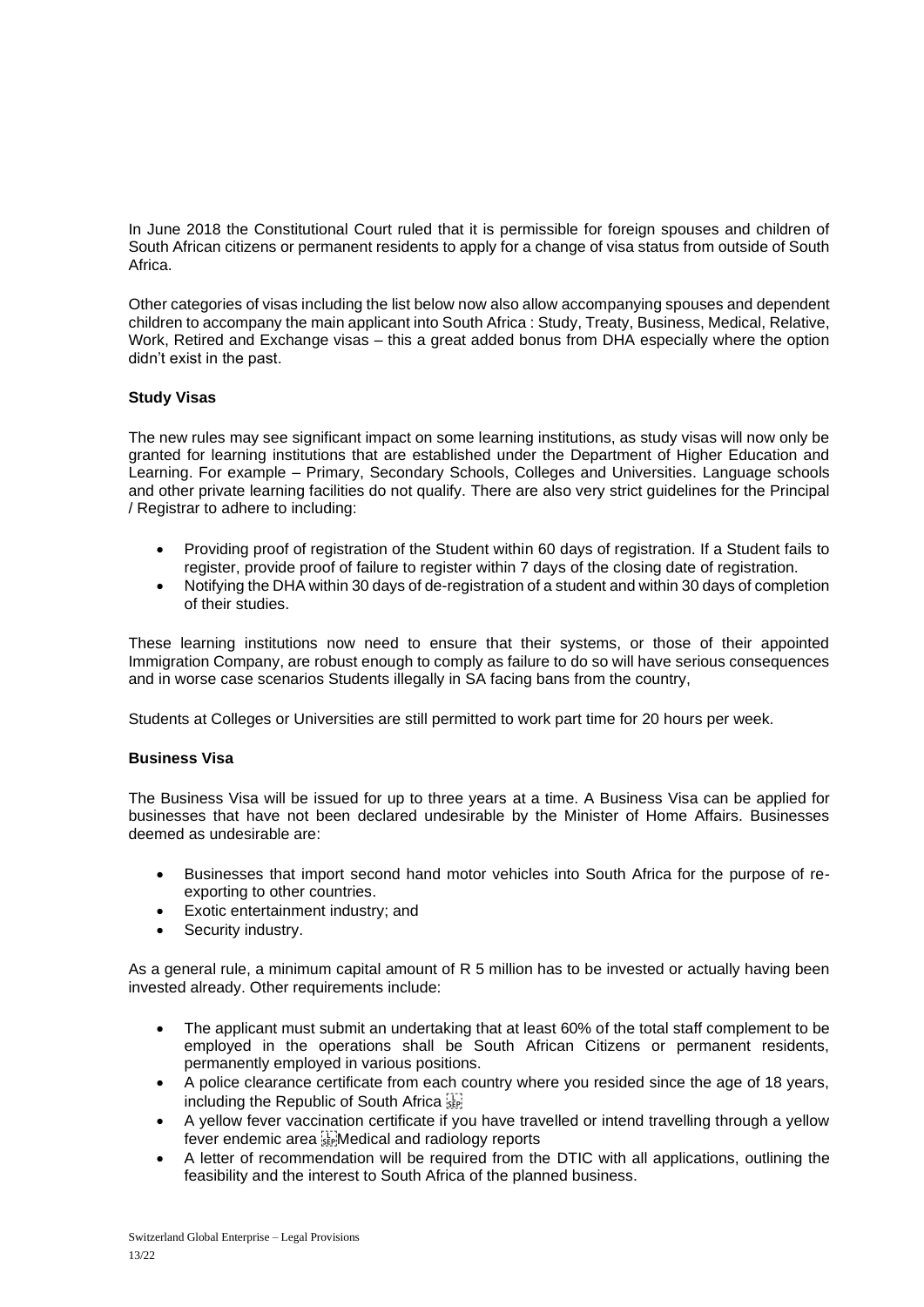- Undertakings required from the applicant will include registration with SARS, UIF (Unemployment Insurance Fund), COIDA (Compensation Fund for Occupational Injuries), CIPC and (if applicable) any relevant professional body.
- If the applicant is investing in an existing business they will also be required to submit financial statements of the business they are investing into for the previous financial year.

# **Work Visas**

Work visas see the removal of two categories, the "Quota" work permit and the "Exceptional Skills" work permit. The 2 permits have been 'amalgamated' and create the addition of a new work visa category – the "Critical Skills" work visa – see below for more details on this and other work visas.

No matter the work visa being applied for, there is now a little more onus on the employer as they must sign an undertaking for all repatriation costs as well as ensuring that the employee has a valid passport at all times. Proper physical records must be maintained at all times.

#### **General Work Visa**

This general work permit is valid for the duration of the contract. This visa will be issued for a maximum of up to 5 years.

Applications for General Work Visas will require:

Applications for General Work Visas will require:

- A duly completed and signed application form
- $\frac{1}{15}$ A passport valid for no less than 30 days after the expiry of intended visit  $\frac{1}{15}$
- Payment of the prescribed fee
- $\frac{1}{15}$ A vaccination certificate, if required by the Act  $\frac{1}{15}$
- Proof of financial means to cover envisaged living expenses in the Republic until the applicant receives a salary.
- Medical and radiology reports step
- A police clearance certificate from each country in which the applicant resided for 12 months or longer since the age of 18 years
- $\frac{1}{2}$ . A written undertaking by the employer accepting responsibility for the costs related to the deportation of the applicant and his/ her dependent family members, should it become necessary.
- An application for a general work visa shall be accompanied by  $-\frac{1}{15}$ 
	- A certificate from the Department of Labour  $\frac{1}{36}$  confirming that despite a diligent search the prospective employer has been unable to find a suitable South African or Permanent Residence holder to fill the position. This leads to a considerable amount of additional preparation time for an application.
	- $\circ$  Proof of qualifications evaluated by SAQA and translated by a sworn translator into one of the official languages of the Republic
	- $\circ$  A contract of employment signed by both the applicant and the employer and commencement of employment is made conditional upon the work visa being granted.
	- o steer will particulars of the employer including proof of registration with the Registrar of Companies  $\circ$   $\mathbb{R}^n$ An undertaking by the employer to inform the Director- General upon the employee no longer
	- being in the employ of such employer or when employed in a different capacity or role.
	- $\circ$   $\frac{1}{2}$   $\frac{1}{2}$  and a spouse and/or children if they intend to accompany the applicant
	- Applications must be able to prove the applicant has the necessary skills and qualifications in line with the job offer; and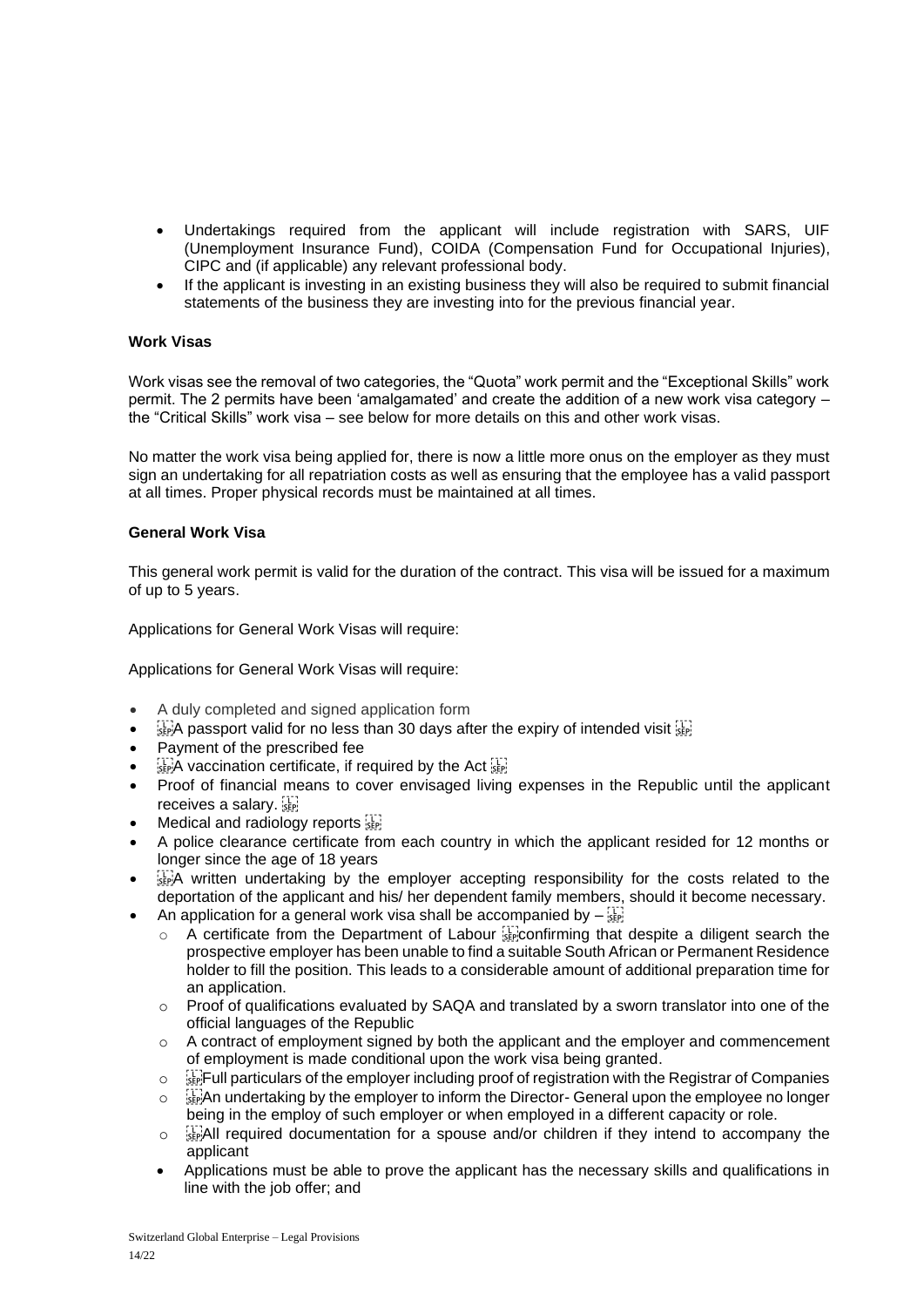- That the benefits offered are not inferior to the average salary of a South African Citizen or Permanent Resident holding similar positions; and
- A SAQA (South African Qualifications Authority) certificate is obtained and submitted evaluation of foreign education according to South African standards.

## **Critical Skills Visa**

In order to apply for the Critical Skills Work Visa, the applicant's occupation needs to feature on the Critical Skills list of job titles. The Critical Skills Visa will be valid for the duration of employment or for a period of up to 5 years. Permanent residence can also be applied if you qualify for this visa – see Permanent Residence section for further information [http://www.dha.gov.za/images/immigration\\_critical\\_skills.pdf](http://www.dha.gov.za/images/immigration_critical_skills.pdf)

The application will have to be supported by a confirmation from a suitable professional body that the applicant possesses the required skills and / or qualifications along with appropriate experience.

Some embassies have started to decline applications or reduce the validity period of the visa to 12 months if no copy of an employment contract undertaking letter on behalf of the employer is submitted.

A new draft of revised critical skills list was released for comments until 31 March 2021. The final critical skills list is intended to be gazetted thereafter. Among others, the designation 'corporate general manager' appears to have been dropped from the list, and no provision is made for equivalent skills. New skills added include university lecturer, investment manager, management accountant, fraud examiner digital artist, chef etc.

For more information: https://www.gov.za/sites/default/files/gcis\_document/202102/44164gon96.pdf

#### **Intra Company Transfer Visa**

Under the old Act, this visa had been issued for a period of up to 2 years. This has been extended to a maximum of 4 years under the new Act. A person already in South Africa on an Intra Company Transfer (ICT) visa will be allowed to extend their visa to maximize the 4-year validity option. No further applications for extension beyond this 4-year period can be made.

ICT Visas were possible to achieve where the relationship between the foreign and South African entities existed as either: a branch, subsidiary or an affiliate relationship. There has been an apparent tightening of the definition of what constitutes an affiliate relationship – it is now defined by existence of a shareholding interest between the two companies. The branch and subsidiary relationship between entities will still allow the ICT option to take place as before.

The employer's obligations will include:

- ensuring that the employee is only employed in the specific position for which the work visa has been issued;
- notifying the DHA of any changes to the employee's status; and
- Ensuring that a plan is developed for the transfer of skills to a South African or Permanent Resident.

For further information on temporary immigration matters during the COVID-19 pandemic please consult:<http://www.dha.gov.za/>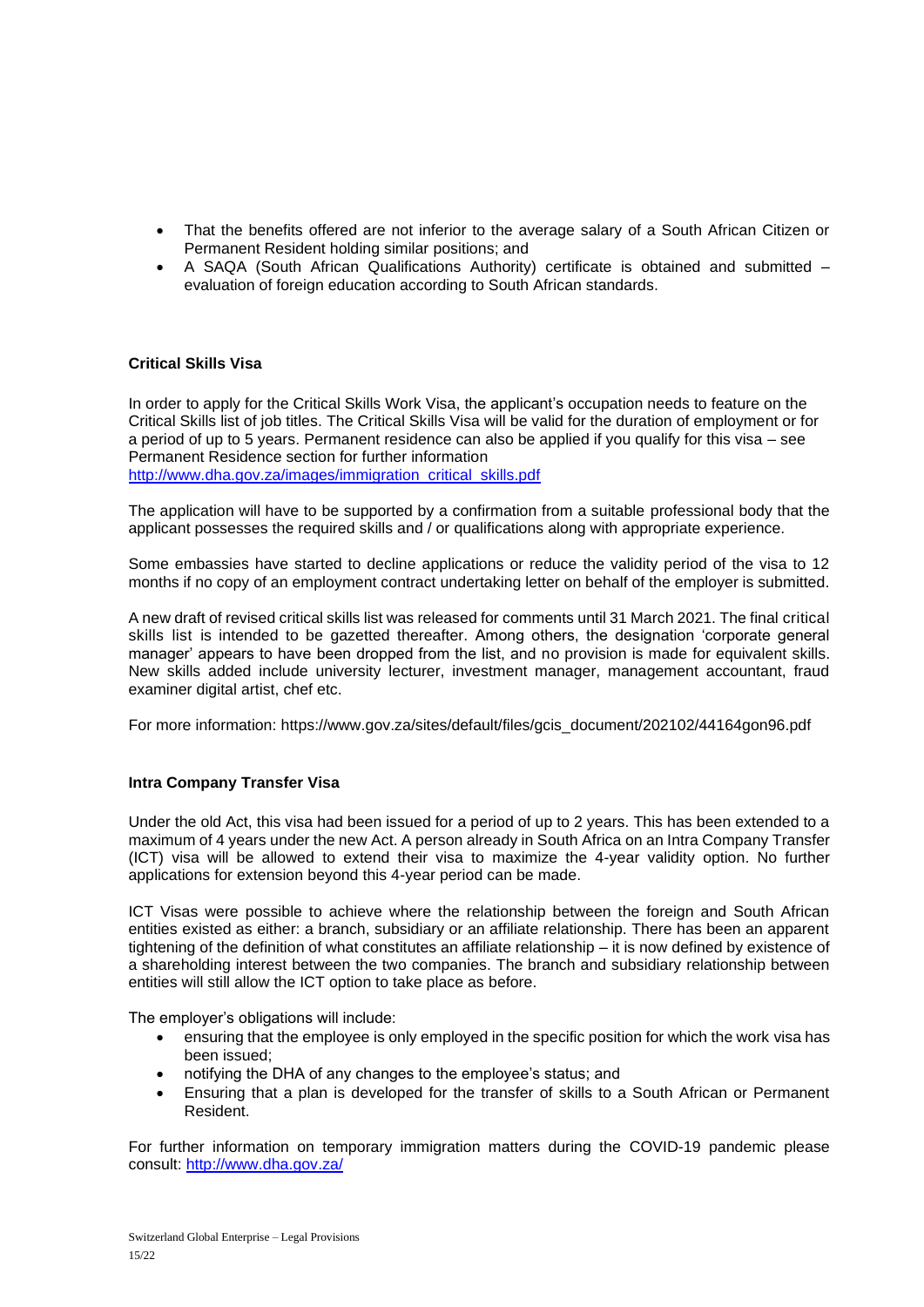## **Corporate Visa**

Corporate visas can be applied for by any business that is not listed as undesirable (we similarly await the publication of this list by DHA). A corporate visa is granted for a maximum period of three years.

Businesses will need to apply for the authorization to employ a certain contingent of foreigners of specific skills and training. They further need:

- to prove that they need to employ the requested number of foreigners;
- be able to get a certificate from the Department of Labour confirming that despite a diligent search they were unable to find suitable South African citizens to fill the roles;
- the proposed remuneration package shall not be inferior to the average salary of South African Citizens or Permanent Residence holders occupying similar positions;
- Proof of registrations with SARS, UIF, COIDA, CIPC;
	- o an undertaking to inform DHA of any changes and to cover employee repatriation costs if this becomes necessary; and
	- o That 60 per cent of total staff are South African Citizens or Permanent Residents at any time before and after the application.

Once the Corporate Visa Employees have been recruited, employed and obtained their Corporate Worker Visa, there are also a number of obligations that the employer needs to be able to meet:

- Foreign employees passports are kept valid at all times;
- That the foreigner only conducts work in a position that the visa was issued for;
- That the foreigner departs South Africa upon completion of his contract; and
- The employer immediately informs the DHA if the foreigner is not compliant with the immigration and visa rules.

Individual Corporate Work Visas now require some extra documentation including SAQA (mandatory) and a certificate of registration with professional body (where applicable).

#### **N.B – A corporate worker may no longer renew their permit or apply for a change of status whilst in South Africa!**

## **Life Partner Visas**

It is now a requirement that the relationship between a South African Citizen or Permanent Residence holder and a foreign partner must have existed for 2 years before an application for this visa may be made. Interviews with both the applicant and the South African will be conducted individually and at the same time.

Two years after being issued the Life Partner Visa, a visit to DHA is required in order to prove that the relationship still exists and maintain the validity of the permit granted.

There is some confusion with the interpretation of this part of the new Act whereby it appears that a Life Partner can also apply for Permanent Residence at the same time as applying for Temporary Residence if they meet the 2 year criteria. However when referring back to the original immigration Act of 2002 and the lack of change in the 2011 Amendment Act we are of the belief that permanent residence can only be applied for if it can be proven that the relationship has been of a permanent nature for 5 years.

Please be very careful if applying for Permanent Residence before you have proof of 5 years. Applications may be taken in by the Department of Home Affairs and then being rejected 1-2 years later based on current processing times within South Africa.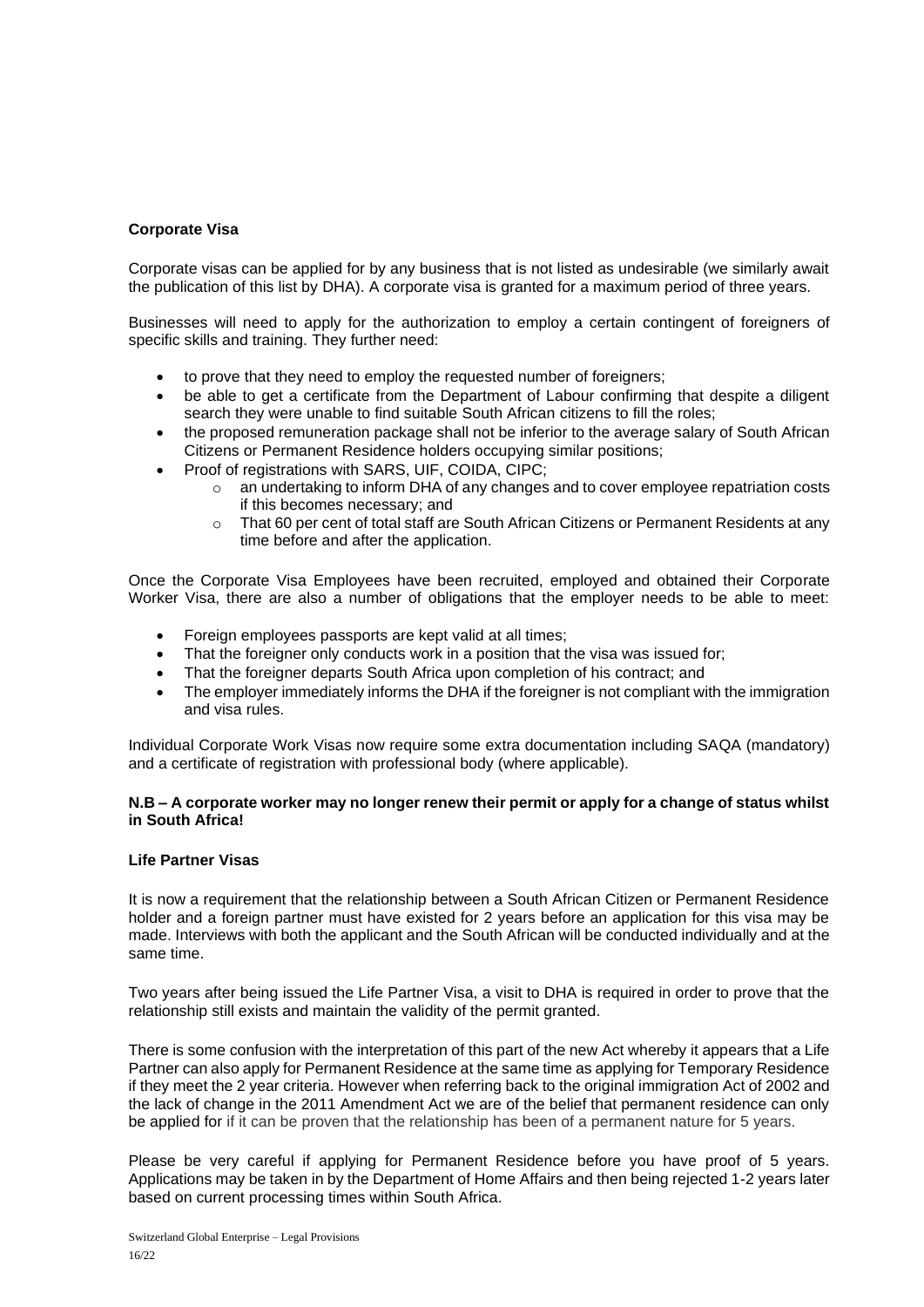## **Spousal Permits**

Temporary Residency – This has not changed and can be applied for if a foreign national is married to a South African Citizen or Permanent Resident holder.

To get Permanent residency the foreign spouse will need to apply or a South African Spousal Permit and one of the requirements is a minimum of 5 years of marriage,

Please note there has been confusion surrounding the amount of years that you need to be married here but this stays as 5 years and not 2 as some information states online and in the press.

#### **Permanent Residence Permits**

The below is a quick overview of various options that allow an individual to apply for Permanent Residence.

- Spouses of South African Citizens or Permanent Residents who have been together for 5 years;
- Holder of work visa for 5 years (strictly section 19 Work Visas and excluding that of a Corporate Worker visa);
- Children of South African Citizens or Permanent Residents;
- Parents of South African Citizens or Permanent Residents;
- Applicants, who have been a holder of a Work Visa or combination of a General Work Visa, previous Quota Work Permit and Exceptional Skills Work Permit, for a period of at least five years, and who received a permanent offer of employment may be granted a Permanent Residence Permit. Amongst other things, the employer must provide a signed employment contract, salary benchmarking from the Department of Labour. The holders of intra-company transfer visas cannot qualify for permanent residency on this basis.
- Critical Skills applicant who can show proof of post-qualification experience of 5 years, testimonials from previous employers, a CV and a letter of motivation;
- Business Visa applicants (own business); and
- Retired applicants depending on financial eligibility rules (financial values also yet to be published).

#### **Other Major Points to Note**

#### **Travelling Rules**

If someone has a pending application and the previous visa/permit has lapsed while in process of waiting, the employee if wanting to travel out of South Africa will be asked to sign a form confirming they are undesirable and will be added to the v-list and not permitted back to SA for a prescribed number of years.

Your employees must remain in South Africa for the outcome of their application or travel within the validity of an existing permit. Travel with a pending application and an expired visa is no longer an option.

For further information on temporary immigration matters during the COVID-19 pandemic please consult:<http://www.dha.gov.za/>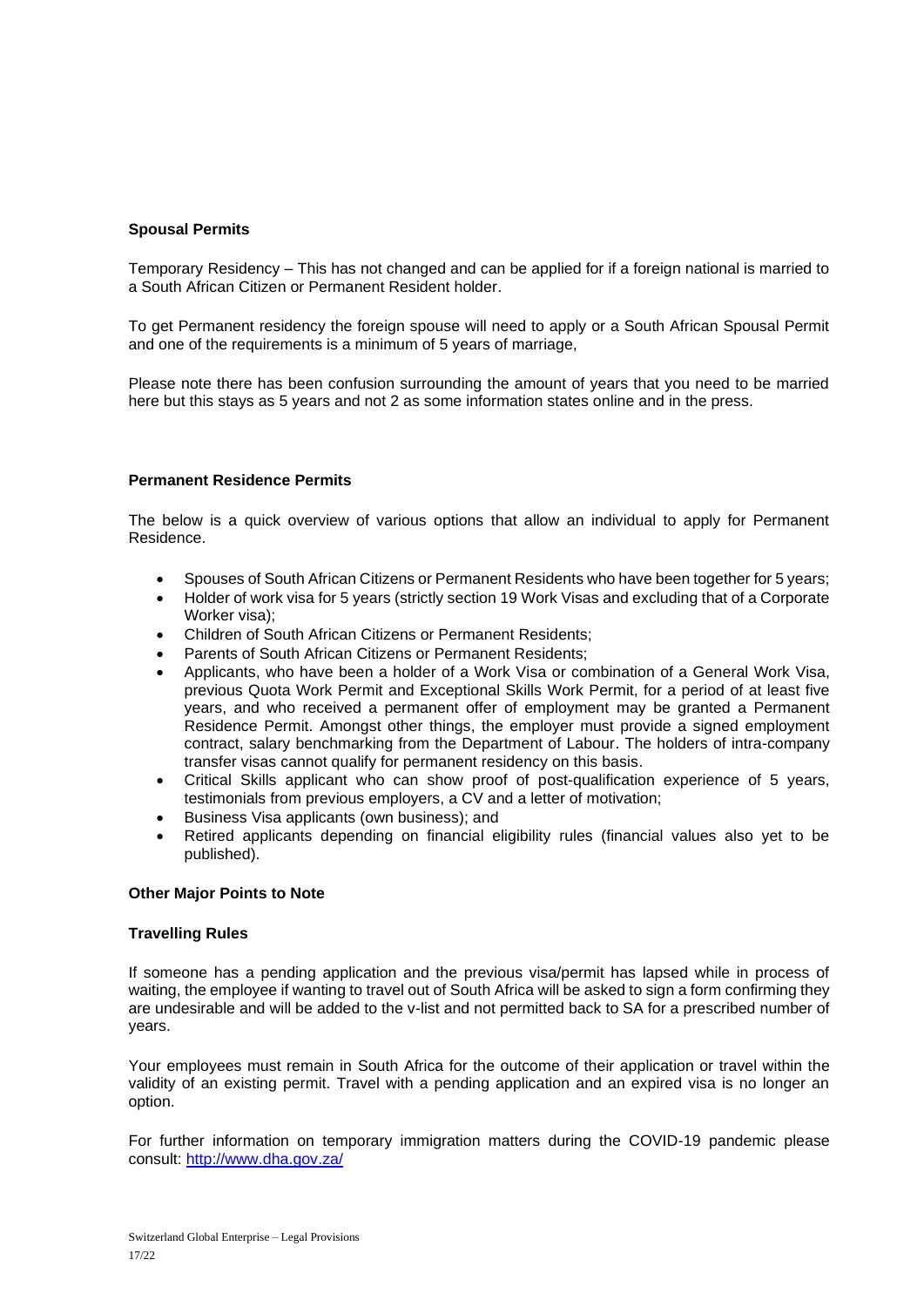For further information on South Africa's travel regulations during COVID-19: https://www.gov.za/covid-19/individuals-and-households/travel-coronavirus-covid-19#

#### **Undesirable Persons – "foreigners who over stay the validity of their visa"**

Harsher treatment will be handed out to those who overstay their visa and can result in them being declared undesirable for as many as 5 years. The message here is very clear – all foreigners will need to have a valid visa in their passport or face not being allowed back in to South Africa for a time period ranging from 1 to 5 years.

#### **Applying for a visa**

Note that you may not enter South Africa on a visitor's visa and apply for a change of status (for example a work visa). All first time applications for temporary residence must be applied for in the foreigners' home country or country of residence.

Exception is made for the Accompanying Spouse or Accompanying Minors who are on long term visitor visas while accompanying a Business Visa or Work Visa holder. In the event they want to change to taking up their own employment or to start school, application in South Africa for a change of status may be allowed

The e-Visa system trial was launched in November for those in South Africa who want to travel abroad and those abroad who want to come to South Africa. The biometrics can be done online instead of having to visit the embassy, which saves time and money.

#### **Renewals**

If you wish to renew or apply for a change of conditions to your visa, it must be submitted to Home Affairs not later than 60 days in advance of your existing visa expiring.

For further information go to<http://www.home-affairs.gov.za/index.php/immigration-services>

# **PROCEDURES FOR COLLECTING PAYMENT**

The following are the most common forms of payment for orders placed by South African companies on suppliers in Switzerland:

- 1. Letter of Credit (L/C), either confirmed by a Swiss bank or not. An L/C could include payment terms of say 90 – 180 days.
- 2. Open account, usually including payment terms. This term of payment applies to a supplier and customer who have extensive dealings and/or have built up a relationship of trust.
- 3. Payment before shipment of goods. This usually applies when a product has to be manufactured to a customer's requirements or where the amount of the order is very low.
- 4. Payment by the Swiss representative or by the buying agent of the buyer.

# **LAND / PROPERTY ACQUISITION**

There are very few restrictions at present on the purchase of property by non-residents, but there are procedures and requirements which must be complied with in certain circumstances. For example,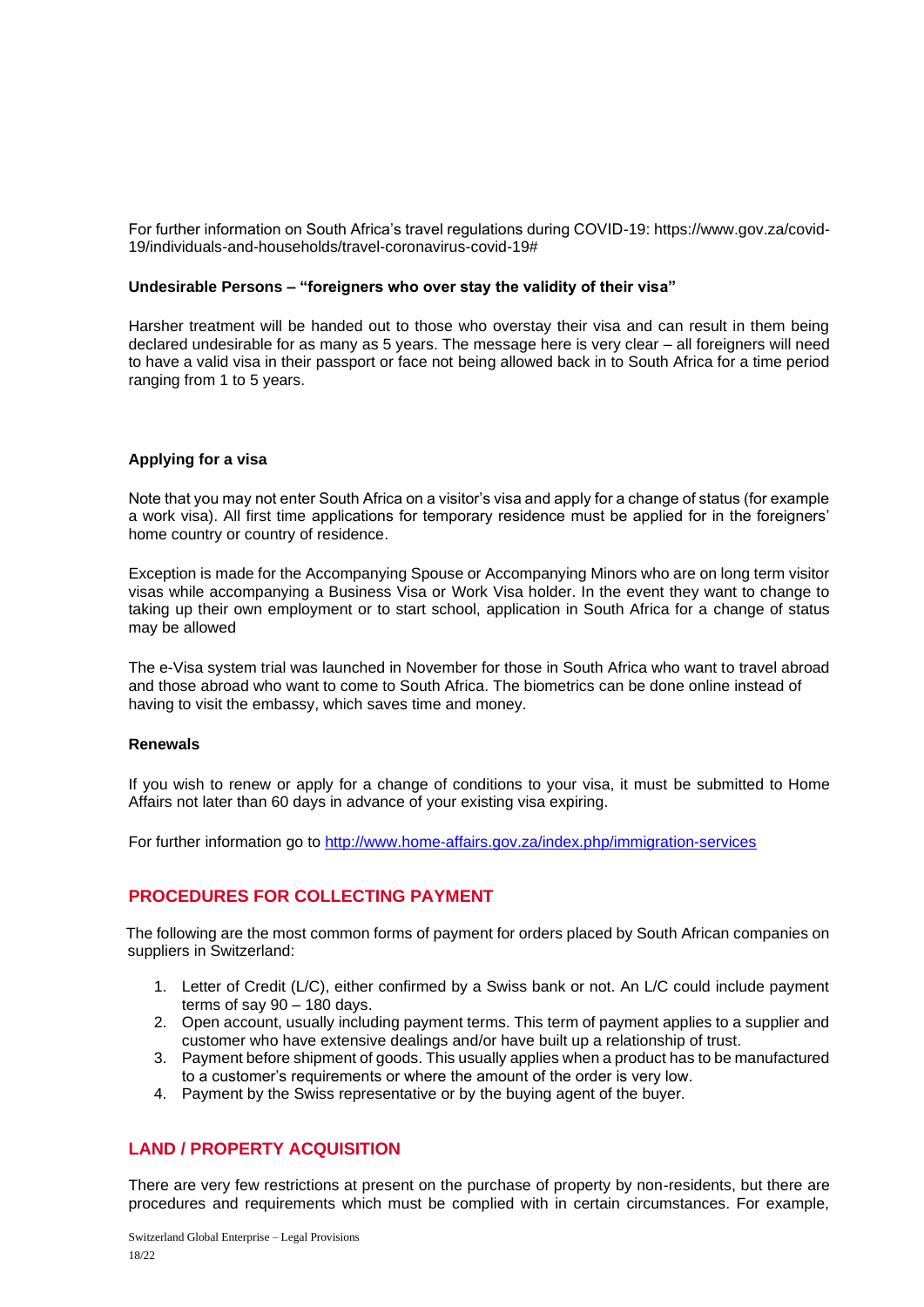entities registered outside of South Africa who intend to purchase property in South Africa must be registered here and must appoint a South African resident public officer for a local company whose shares are owned by a non-resident. In the event that a non-resident plans to purchase property in South Africa with the intention of residing here for longer periods, he or she will have to apply for permanent residency in accordance with the given requirements and procedures of South African law.

The South African Reserve Bank refers to foreigners as NON-RESIDENTS (regardless of whether they are natural persons or legal entities) whose normal place residence; domicile or registration is outside the common monetary area of South Africa. If the non-resident intends paying cash for the property, the transaction can be processed without intervention from the South African Reserve Bank.

Property in South Africa is usually purchased through a registered broker or real estate agent, who would be registered as such with Estate Agency Affairs Board (EAAB).

#### The different forms of ownership available are:

Non-residents can own property partially or wholly, in their own names or through ownership of an interest in one or other forms of legal entity. Freehold is the most common form of property ownership, while other forms or ownership include leasehold, sectional tile and share block.

Property can be owned individually (i.e. ownership by individual title), jointly in undivided shares, or by an entity such as a company, close corporation or trust or a similar entity registered outside South Africa. The choice is dependent on decisions in relation to tax transfer duty issues, or relating to the protection of assets.

# **LAND REFORM**

Land is an important and sensitive issue to all South Africans. It is a finite resource that binds all together in a common destiny. As a corner stone for reconstruction and development, a land policy for the country needs to deal effectively with:

- The injustices of racially-based land dispossession of the past
- The need for a more equitable distribution of land ownership
- The need for land reform to reduce poverty and contribute to economic growth
- Security of tenure for all; and
- A system of land management that will support sustainable land use patterns and the rapid release of land for development.

The government's vision of a land policy and reform programme is one that contributes to reconciliation, stability, growth and development in an equitable and sustainable way. It presumes an active land market supported by an effective and accessible institutional framework. In an urban context, the vision is one where the poor have secure access to well-located land for the provision of shelter. The poverty focus of the land reform programme is aimed at achieving a better quality of life for the most disadvantaged.

Currently, there is concern about the newly declared policy of land expropriation without compensation and the plans of the South African government to tackle the land reform with new instruments and to turn ownership of agricultural land into long-term leases.

The Expropriation Bill, has been tabled in Parliament the Portfolio Committee on Public Works and Infrastructure has extended the deadline for written submissions on the Bill to 28 February 2021. The purpose of the Bill is to repeal the existing Expropriation Act 63 of 1975, provide a common framework in line with the Constitution to guide the processes and procedures for expropriation of property by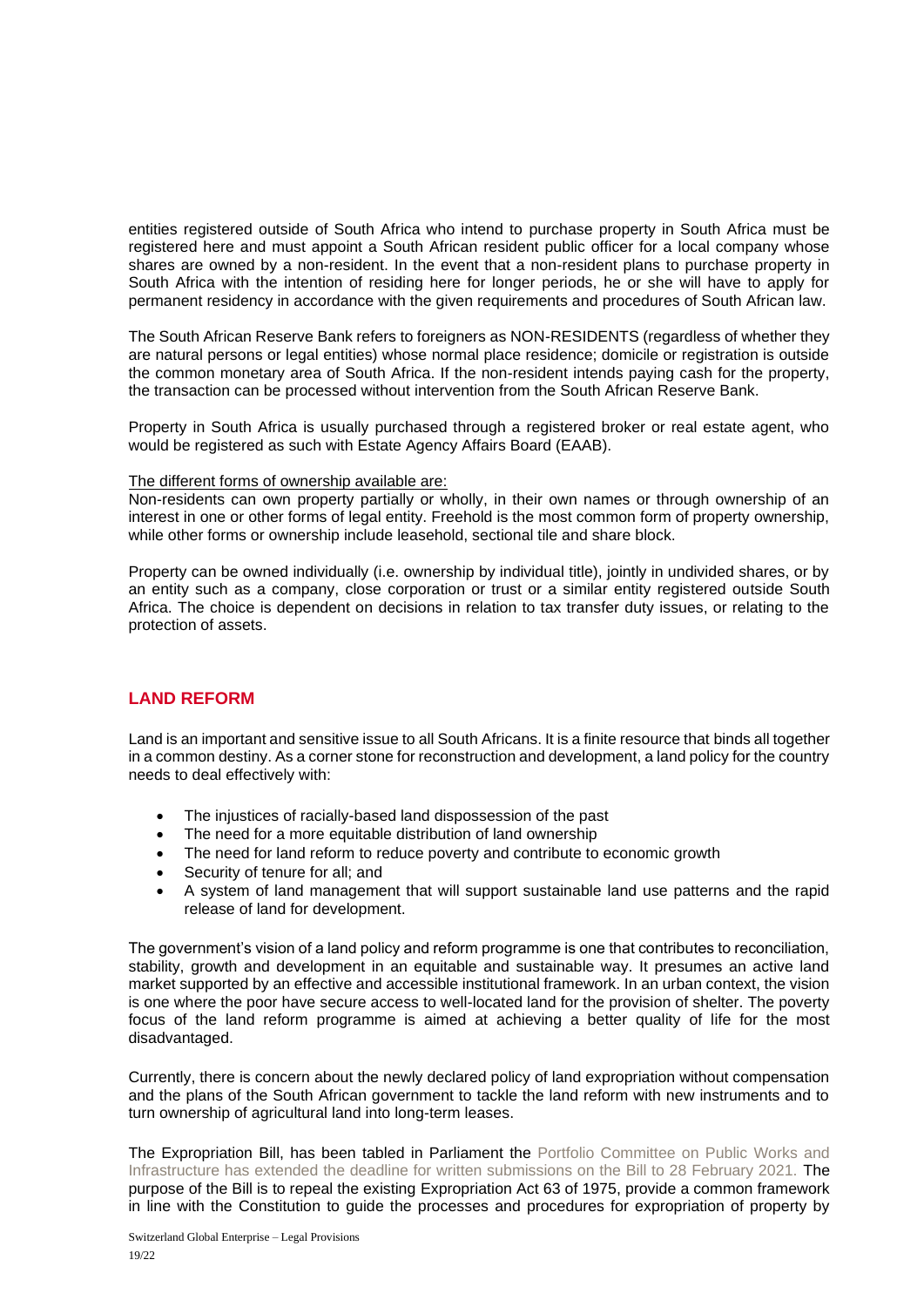organs of state, and provide for instances where expropriation with nil compensation may be just and equitable.

# **BROAD-BASED BLACK ECONOMIC EMPOWERMENT (B-BBEE)**

The B-BBEE process was identified as crucial to the future viability of South Africa's economy. It is not a legal requirement to be B-BBEE compliant. However it is a prerequisite for government tenders and a higher compliance level improves the competiveness level of a company. Companies are classified according to a Generic Scorecard, which is aligned in accordance with the Governments key priorities by focusing on the following five elements:

- 1. Ownership
- 2. Management Control
- 3. Skills Development
- 3. Enterprise and Supplier Development
- 5. Socio-Economic Development

The amendments to the generic Broad-Based Black Economic Empowerment (BBBEE) Codes of Good Practice became effective on 1 December 2019. For further information go to: http://www.thedtic.gov.za/financial-and-non-financial-support/b-bbee/b-bbee-codes-b-bbee-actsstrategies-policies/

The Youth Employment Service Initiative, enables up to two levels of enhanced BBBEE recognition: <https://www.yes4youth.co.za/>

To read more about B-BBEE, kindly visit the Website of the South African Department of Trade and Industry: http://www.thedtic.gov.za/financial-and-non-financial-support/b-bbee/broad-based-blackeconomic-empowerment/

# **THE CONSUMER PROTECTION ACT / THE NATIONAL CREDIT ACT**

The Consumer Protection Act came fully effective on the 31st March 2011.

The Act aims to provide a legal framework for consumer protection and attempts to codify South Africa's common law with specific regard to the rights of consumer and the obligations of those providing services and products to them. Established ways of conducting every day commercial transactions have been altered and in a number of respects the proposed changes have removed the current protections afforded to suppliers when dealing with unscrupulous consumers.

The Act's objectives are to:

- Promote a fair, accessible, and sustainable marketplace for consumers, responsible consumer behaviour, and a consistent framework relating to consumer transactions and agreements:
- Prohibit unfair marketing and business practices; and
- Provide for improved standards of customer information, harmonisation of consumer laws, and the establishment of the National Consumer Commission.

The main topics of the Act are:

- Right to privacy.
- Right to choose your product.
- Right to fair and honest dealing.
- Right to disclosure of information.
- Right to fair and responsible marketing.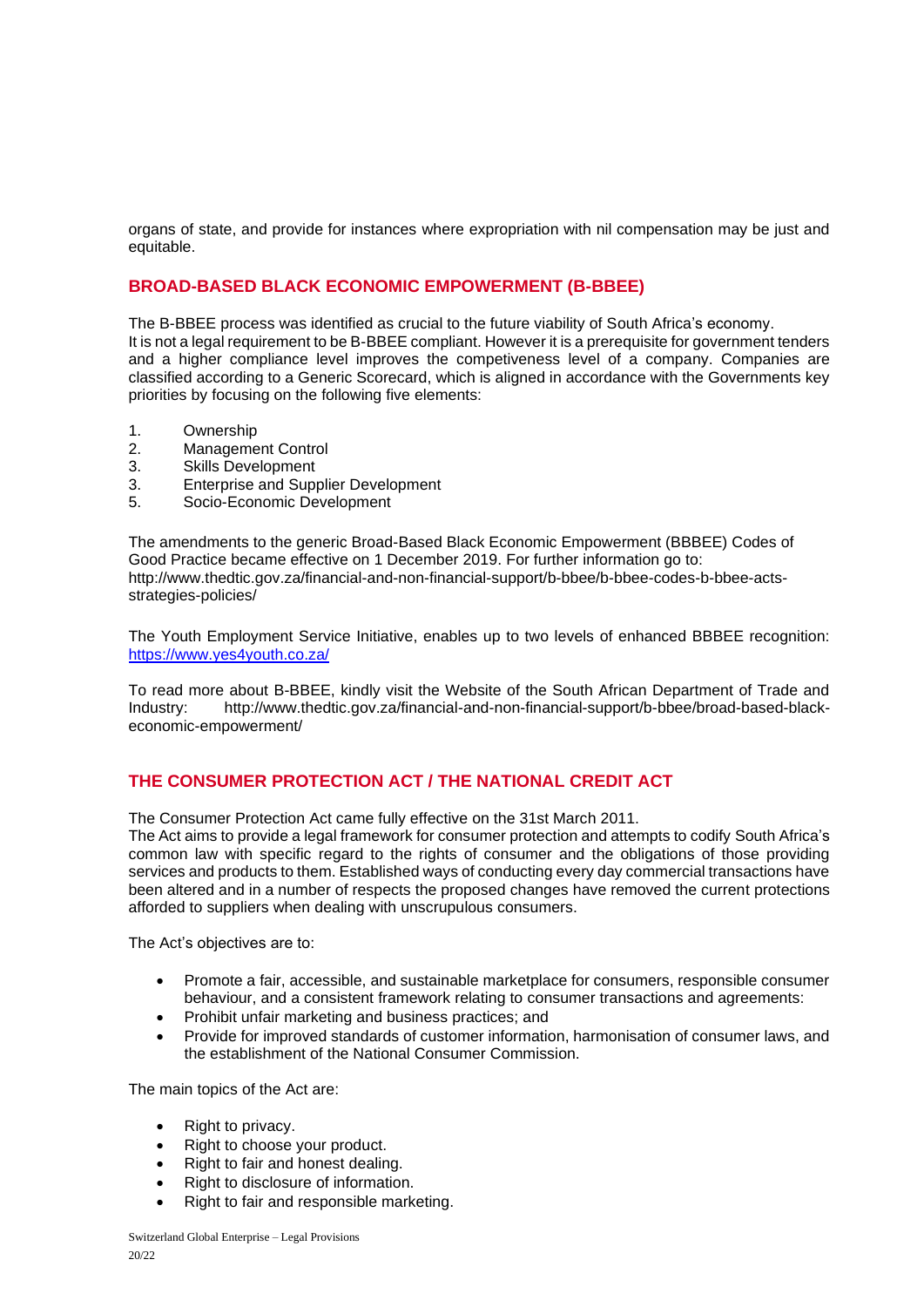- Right to accountability by suppliers.
- Right to fair value, good quality and safety.
- Right to fair, just and reasonable terms and conditions.
- Right to Equality in the consumer market and protection against discriminatory marketing.

One of the important parts of the Act for importers and producers is "section 61" which calls for a major change in product liability laws. It states:

*"… the producer or importer, distributor or retailer of any goods is liable for any harm as described in subsection (6), caused wholly or partly as a consequence of—*

*a) supplying unsafe gods;*

.

- *b) a product failure, defect or hazard in any goods; or*
- *c) inadequate instructions or warnings provided to the consumer pertaining to any hazard arising from or associated with the use of any goods, irrespective whether the harm resulted from negligence on the part of the producer, importer, distributor or retailer, as the case may be."*

In other words, producers, importers, distributors or retailers would be liable for consequential damages suffered by consumers as a result of products sold by the retailers, regardless of their negligence. The clause does not require proof of negligence on the part of the consumer, as a common law currently does. In fact, a consumer needs only to prove the product caused the loss, including illness, injury death or economic.

Therefore a company will be:

- liable for all harm, including economic, through product failure or inadequate instructions or warnings;
- prohibited from unfair contracts or business practices;
- required to provide consumers with goods and services that are reasonably suitable for purchase and free from defect, and
- liable unless it successfully argues one of the statutory defences above.

As a result, companies may need to carry additional insurance limits in order to mitigate their exposure to this increased liability.

Suppliers are also obligated to accept the return of waste goods that may not be accepted in the common waste collection system.

## **The National Credit Act**

The National Credit Act (NCA), came into effect on 1 June 2007. It aims to amongst other things, protect the consumer from being granted credit recklessly, and the creation of a fair and non-discriminatory credit market.

Two new regulatory institutions have been established to administer the NCA: The National Credit Regulator (NCR) is the administrative regulator dealing with issues such as research and policy development, registration of industry participants and investigation of serious complaints. The NCR will take responsibility for the enforcement of the NCA. The National Consumer Tribunal (NCT) will conduct hearings into complaints relating to the NCA.

On 19 August 2019 the President signed into law the National Credit Amendment Act. In terms of the act, courts, the NCR and the NCT will be able to provide free of charge debt intervention services.